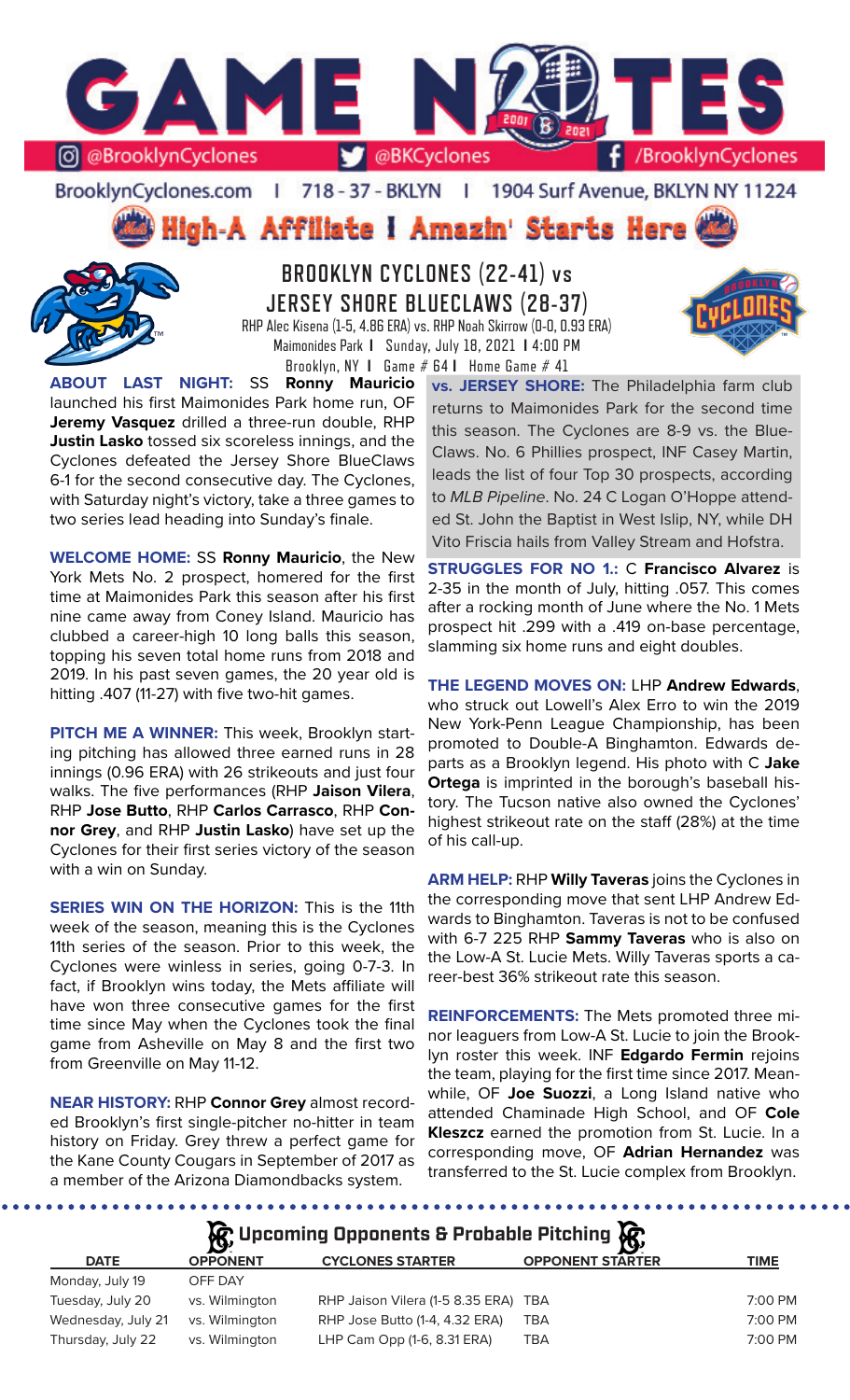| <b>JULY 18 VS JERSEY SHORE</b> |                                 | <b>STARTING PITCHER</b>                                    | <b>PAGE 2</b> |
|--------------------------------|---------------------------------|------------------------------------------------------------|---------------|
|                                | #36                             | <b>ALEC KISENA</b>                                         | <b>RHP</b>    |
|                                | Height: 6-5                     | <b>Weight: 275</b>                                         |               |
|                                | Date of Birth: October 12, 1995 | Age: 25                                                    |               |
|                                | Hometown: Seattle, Washington   |                                                            |               |
|                                |                                 | How Obtained: Signed as a minor league free agent, 2/25/19 |               |
|                                |                                 | Drafted: 16th round pick of the Detroit Tigers in 2015     |               |
|                                |                                 | <b>College: Edmonds Community College (Washington)</b>     |               |

LAST TIME OUT: Kisena allowed only one run on one hit last Sunday in Brooklyn's 10-3 victory over Hudson Valley, but the big right hander allowed a career-high five walks.

**VS THE CLAWS:** Kisena loves pitching against Jersey Shore. Across two starts, he's combined to throw 10 1/3 scoreless innings against the Phillies affiliate. In that span, he's tallied 11 strikeouts, while walking three and surrendering four total hits.

**GREET THE METS:** New York signed Kisena to a minor league deal in February 2019 after Kisena pitched for the Gateway Grizzlies in 2017 and 2018 in the Frontier League (independent)...Joined Low-A Columbia in late April.

**GATEWAY TO THE...EAST:** Combined to strike out 167 batters in 168.1 innings over 31 starts for the Grizzlies between 2017-18...Fanned 108 in 100.1 innings during his second season, putting together 9.7 strikeouts per nine.

**INJURY HISTORY:** Suffered a torn ACL during his time with the Detroit Tigers...Released by the organization during extended spring training in 2016.

**ORIGINS:** Drafted by the Tigers out of Edmonds Community College in 2015, pitching one season in the system with the GCL Tigers...Struck out 44 in 40 innings, posting a 2.25 ERA.

**SEATTLE START:** Grew up watching the Seattle Mariners with Randy Johnson and Edgar Martinez.

|             |            |            |     | <b>Brooklyn Cyclones</b> |                |                |                |   |           |            |
|-------------|------------|------------|-----|--------------------------|----------------|----------------|----------------|---|-----------|------------|
| <b>DATE</b> | <b>OPP</b> | <b>DEC</b> | ΙP  | н                        | R              | ER             | <b>BB</b>      | ĸ | <b>HR</b> | <b>AVG</b> |
| 7/11        | @HV        |            | 4.0 | 1                        | 1              | 1              | 5              | 5 | $\Omega$  | .236       |
| 7/4         | @ ABD      | L          | 4.2 | 5                        | 6              | 6              | 3              | 8 | 1         | .250       |
| 6/29        | @ ABD      | L          | 3.0 | 6                        | 5              | 4              | $\overline{2}$ | 3 | $\Omega$  | .248       |
| 6/23        | <b>JS</b>  |            | 5.1 | 4                        | 0              | 0              | $\overline{2}$ | 6 | $\Omega$  | .227       |
| 6/17        | @ WIL      | L          | 3.1 | 9                        | 6              | 6              | 1              | 4 | 1         | .231       |
| 6/12        | HV         |            | 5.0 | 3                        | 2              | $\overline{2}$ | $\overline{2}$ | 8 | $\Omega$  | .167       |
| 6/5         | $@$ JS     |            | 5.0 | O                        | 0              | 0              | 1              | 5 | $\Omega$  | .164       |
| 5/29        | <b>ABD</b> | L          | 2.1 | 3                        | $\overline{2}$ | $\overline{2}$ | $\overline{2}$ | 6 | $\Omega$  | .220       |
| 5/14        | @GVL       | L          | 4.1 | $\overline{2}$           | $\overline{2}$ | $\overline{2}$ | 4              | 3 | 1         | .194       |
| 5/8         | @ASH       | W          | 5.0 | 4                        | $\overline{2}$ | $\overline{2}$ | $\overline{2}$ | 8 | 1         | .222       |
|             | K%         |            |     |                          | BB%            |                |                |   | HR/9      |            |
|             | 30.6%      |            |     |                          | 13.1%          |                |                |   | 0.86      |            |

**2021 GAME-BY-GAME**

| <b>BABIP</b>                | GB%                                     | FIP                           |
|-----------------------------|-----------------------------------------|-------------------------------|
| .337                        | 38.0%                                   | 4.02                          |
|                             | <b>KISENA'S SEASON AND CAREER HIGHS</b> |                               |
| 2021 Season                 |                                         | Career                        |
| 8 (3x, 7/4 at Aberdeen)     | <b>Strikeouts</b>                       | 10 (7/11/15 vs. GCL Braves)   |
| None                        | <b>Double Digit K Games</b>             | 1 (7/11/15 vs. GCL Braves)    |
| 9 (6/17 at Wilmington)      | <b>High Hits, Game</b>                  | 9 (6/17/21 at Wilmington)     |
| 1 (2x, 6/17 at Wilmington)  | <b>High HR, Game</b>                    | 1 (6x, 6/17/21 at Wilmington) |
| 6 (6/17 at Wilmington)      | <b>High Runs, Game</b>                  | 6 (6/17 at Wilmington)        |
| 5 (7/11 at Hudson Valley)   | <b>High Walks, Game</b>                 | 5 (7/11/21 at Hudson Valley)  |
| 5 (2x, 6/5 at Jersey Shore) | <b>Innings Pitched, Game</b>            | 6.2 (8/27/19)                 |
| None                        | <b>Complete Games</b>                   | None                          |

None **Shutouts** None

**CATCHER ERA NAME G ER INN ERA** Alvarez 20 97 157 5.56 Mena 11 37 91 3.66 Senger 9 44 81 4.89 Uriarte 21 82 159.1 4.63

|                 |    |   | CYCLONES STARTING PITCHER BREAKDOWN                   |     |         |
|-----------------|----|---|-------------------------------------------------------|-----|---------|
| <b>STARTER</b>  |    |   | <b>GS Quality StartsRun SupportRS/Start BC Record</b> |     |         |
| Butto, Jose     | 10 |   | 41                                                    | 4.1 | $4-6$   |
| Grey, Connor    | 4  |   | 21                                                    | 5.2 | $3-1$   |
| Griffin, David  | 1  | 0 | 8                                                     | 8.0 | $O-1$   |
| Kisena, Alec    | 10 | ∩ | 48                                                    | 4.8 | $3 - 7$ |
| Lasko, Justin   | 8  | 5 | 28                                                    | 4.0 | $2 - 6$ |
| Opp, Cam        | 8  |   | 24                                                    | 3.0 | $2 - 6$ |
| Parsons, Hunter | 1  | O | 5                                                     | 5.0 | $1 - 0$ |
| Rojas, Oscar    | 4  | O | 21                                                    | 5.3 | $1 - 3$ |
| Vilera, Jaison  | 11 | O | 42                                                    | 4.2 | $2 - 9$ |
| Walker, Josh    | 4  |   | 27                                                    | 6.8 | $3-1$   |
| REAKDOWN        |    |   |                                                       |     |         |

|                  | BROOKLYN CYCLONES PITCHING BREAKDOWN |  |                                      |  |  |  |  |  |  |  |                                                   |                                              |                                              |  |  |  |  |
|------------------|--------------------------------------|--|--------------------------------------|--|--|--|--|--|--|--|---------------------------------------------------|----------------------------------------------|----------------------------------------------|--|--|--|--|
|                  |                                      |  | <u>W-L ERA IP H R ER BB K HR AVG</u> |  |  |  |  |  |  |  |                                                   |                                              | W-L ERA IP H R ER BB K HR AVG                |  |  |  |  |
| <b>STARTERS</b>  |                                      |  |                                      |  |  |  |  |  |  |  | 10-27 5.39 285.1 280 191 171 99 289 49 .253 HOME  |                                              | 11-17 3.77 246.0 195 120 103 108 252 18 .218 |  |  |  |  |
| <b>RELIEVERS</b> |                                      |  |                                      |  |  |  |  |  |  |  | 12-14 3.80 243.2 202 130 103 142 261 12 .224 ROAD | 11-24 5.44 283.0 287 201 171 133 298 43 .258 |                                              |  |  |  |  |
| <b>TOTAL</b>     |                                      |  |                                      |  |  |  |  |  |  |  | 22-41 4.58 529.0482 321 269 241 550 61 .240 TOTAL | 22-41 4.58 529.0482 321 269 241 550 61 .240  |                                              |  |  |  |  |

### **BULLPEN NOTES**

-RHP Bryce Montes de Oca owns the highest strikeout rate on the active roster (27.0%)

-RHP Josh Hejka sports a bullpen-lowest 4.7 BB%

-RHP Josh Hejka's 3.18 FIP is the lowest in the Cyclones bullpen.

-RHP Hunter Parsons has a bullpen-lowest .220 BABIP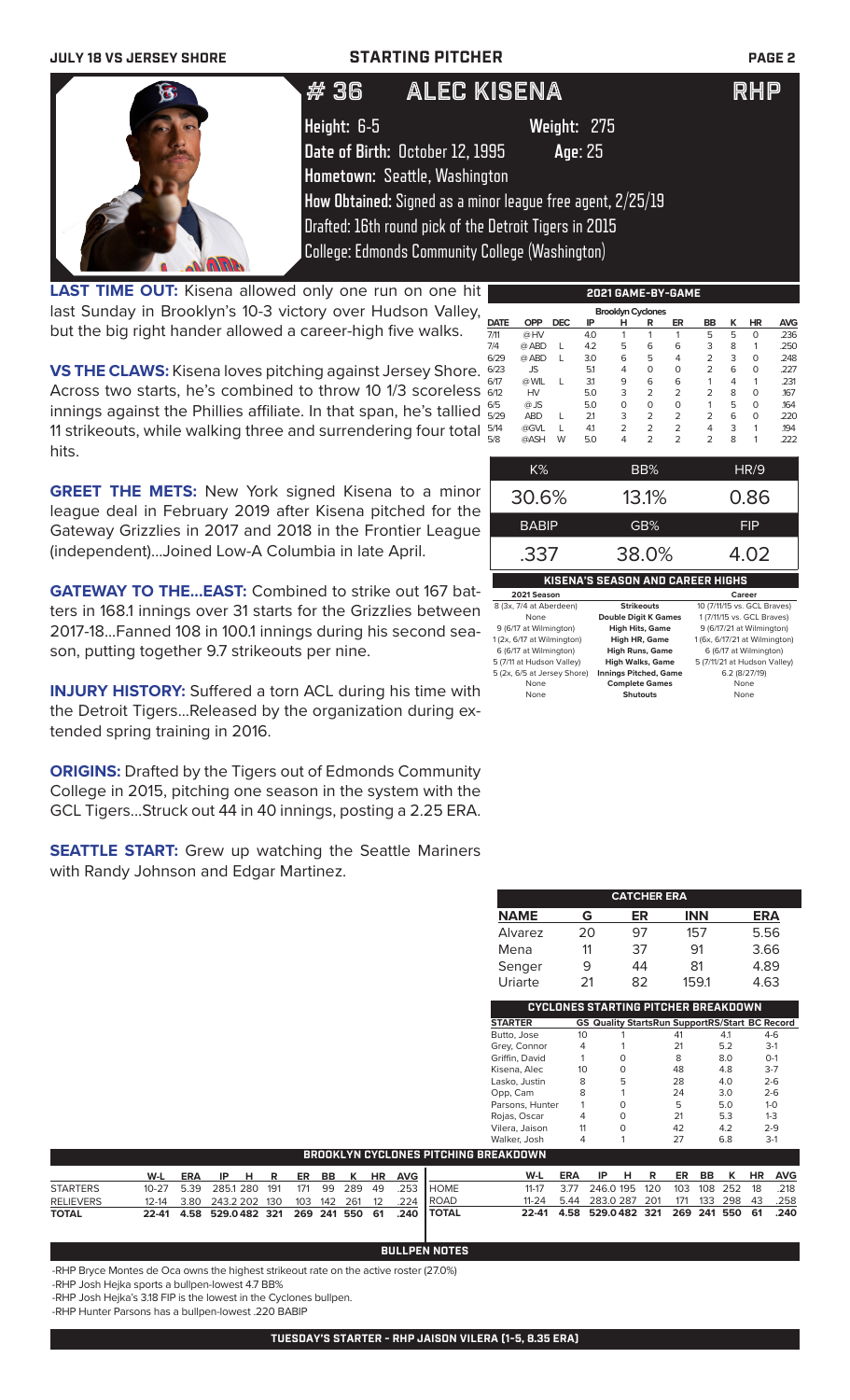| <b>JULY 18 VS JERSEY SHORE</b>                                                       |                                                                                                                                              | <b>BATTING PAGES</b>                                                                                                                                                                                                                                                                                                                                                                                                                                               | PAGE <sub>3</sub>                                                                                                                                                  |
|--------------------------------------------------------------------------------------|----------------------------------------------------------------------------------------------------------------------------------------------|--------------------------------------------------------------------------------------------------------------------------------------------------------------------------------------------------------------------------------------------------------------------------------------------------------------------------------------------------------------------------------------------------------------------------------------------------------------------|--------------------------------------------------------------------------------------------------------------------------------------------------------------------|
| #30 FRANCISCO ALVAREZ - C                                                            |                                                                                                                                              |                                                                                                                                                                                                                                                                                                                                                                                                                                                                    | .218, 7 HR, 20 RBI, .415 w0BA, wRC+ 152                                                                                                                            |
| <b>Last Game: 0-5, 4 K</b><br><b>RISP:</b> $8-35$ $(.229)$<br>Streak:                | Home: 8-55 (.145)<br><b>Road: 19-69 (.275)</b><br>vs. JS: 10-46 (.217)                                                                       | Last HR: 7/6 at Hudson Valley<br><b>Multi-Hit Games:</b> 6 (6/30 at Aberdeen G1)<br>Multi-RBI Games: 5 (6/25 vs. Jersey Shore)                                                                                                                                                                                                                                                                                                                                     | Season High, Hits: 3 (6/6 at JS)<br>Season High, Runs: 3 (3x, 7/6 at HV)<br>Season High, RBI: 4 (6/6 at JS)<br>Season High, SB: 1 (6/3 at JS)                      |
|                                                                                      | No. 38 prospect in the game according to MLB Pipeline<br>• Non-roster invitee to Mets Spring TrainingSigned with NYM as NDFA on July 2, 2018 | Fiters his fourth year in the Mets organizationCalled up from Low-A St. Lucie on Monday, May 2419 years old, turning 20 on November 19<br>• Ranks as the No. 1 prospect in the Mets system according to both MLB Pipeline and Baseball AmericaRanked as No. 4 catching prospect in baseball and the<br>• Hit .417 (20-48) with five doubles, two home runs, and 12 RBIs in 15 games with St. LucieStruck out seven times and walked 15went 2-for-4 in stolen bases |                                                                                                                                                                    |
| ZACH ASHFORD - OF<br>#9                                                              |                                                                                                                                              |                                                                                                                                                                                                                                                                                                                                                                                                                                                                    | <u>.204, 1 HR, 9 RBI, .326 wOBA, wRC+ 96</u>                                                                                                                       |
| <b>Last Game: 1-4, 3 K</b><br><b>RISP:</b> $7-24$ (.292)<br><b>Streak:</b> 1 G (1-4) | Home: 9-45 (.200)<br><b>Road: 10-48 (.205)</b><br>vs. JS: $4-36$ (.111)                                                                      | Last HR: 5/23 vs. Hudson Valley<br>Multi-Hit Games: 2 (7/2 at Aberdeen)<br>Multi-RBI Games: 2 (6/30 at Aberdeen G2)                                                                                                                                                                                                                                                                                                                                                | Season High, Hits: 2 (2x, 7/2 at ABD)<br>Season High, Runs: 2 (6/6 at JS)<br>Season High, RBI: 2 (2x, 6/30 at ABD G2)<br><b>Season High, SB:</b> 1 (3x, 7/7 at HV) |
|                                                                                      |                                                                                                                                              | Enters his third year in the Mets organizationCalled up from Low-A St. Lucie on Saturday, May 22<br>• Hit .340 (17-50) in 14 games with the St. Lucie Mets in 2021, collecting three doubles and six walks with a stolen base<br>• Spent his first few games as a pro with Brooklyn in 2019, hitting .136 in 16 games before being sent to the GCL Mets (37 G, .295/2/23/.413)                                                                                     |                                                                                                                                                                    |

• Drafted by the Mets out of Fresno State in the 6th round of the 2019 MLB Draft

| $\blacktriangleright$ 11 $\;$ CODY BOHANEK - INF . |                            |                                                   | .205, 3 HR, 13 RBI, .325 wOBA, wRC+ 102        |
|----------------------------------------------------|----------------------------|---------------------------------------------------|------------------------------------------------|
| <b>Last Game: 0-3. R. 2 BB. 2 K</b>                | <b>Home:</b> 10-45 (.222)  | <b>Last HR:</b> 6/30 at Aberdeen G1               | <b>Season High, Hits: 3 (5/5 at Asheville)</b> |
| <b>RISP:</b> $3-29$ (.103)                         | <b>Road:</b> 13-74 (.176)  | <b>Multi-Hit Games:</b> 4 (6/27 vs. Jersey Shore) | <b>Season High, Runs:</b> 2 (2x, 6/15 at Wil)  |
| Streak:                                            | <b>vs. JS:</b> 9-29 (.310) | <b>Multi-RBI Games: 3 (7/15 vs. Jersey Shore)</b> | <b>Seaon High, RBI:</b> 2 (3x, 7/15 vs. JS)    |
|                                                    |                            |                                                   | <b>Season High, SB:</b> 1 (2x, 6/27 vs. JS)    |

• Enters his third year in the Mets organization and his fifth as a professional...Traded from Houston to the Mets in January of 2019 along with 3B J.D. Davis in exchange for OF Ross Adolph, INF Luis Santana, and C Scott Manea

• Returns from Triple-A Syracuse 5/12-6/8 and 6/24: 21 G, ..179/.338/.268 with three doubles, a triple, and a home run with 11 walks

• Broke camp with Brooklyn: 5 G, .313/.500/.500 with a home run a two RBIs before the call up

• Originally drafted by Houston in the 30th round of the 2017 MLB Draft from the University of Illinois-Chicago

### **# 8** ANTOINE DUPLANTIS - OF<br>
Last Game: 2-5, 2 R, 2 2B<br>
RISP: 9-39 (.231) RISP: 9-39 (.231) Road: 42-136 (.309) Multi-Hit Games: 16 (7/17 vs. Jersey Shore) Season High, Rits: 4 (5/16 at Greenville) **Last Game:** 2-5, 2 R, 2 2B **Home:** 15-83 (.181) **Last HR:** 2 on 7/11 at Hudson Valley **Season High, Hits:** 4 (5/16 at Greenville) **RISP:** 9-39 (.231) **Road:** 42-136 (.309) **Multi-Hit Games:** 16 (7/17 vs. Jersey Shore) **Season High, Runs:** 4 (5/16 at Greenville) **Streak:** 1 G (2-5) **vs. JS:** 14-57 (.246) **Multi-RBI Games:** 3 (7/11 at Hudson Valley) **Season High, RBI:** 3 (7/11 at Hudson Valley) Season High, SB: 1 (3x, 7/2 at Aberdeen)

• Enters his third year in the Mets organization ...Spent his draft year with Brooklyn and scored the game-winning run against Lowell in the 2019 NYPL Championship • Recorded eight outfield assists in 47 games to lead Brooklyn in 2019 • Finished his LSU career with 359 hits, most in school history and second-most in SEC history behind fellow Mets MiLB outfielder Jake Mangum (383 hits)...Never

finished a season at LSU hitting lower than .316 • Mets 12th round pick, 2019...Also drafted in the 19th round by Cleveland in 2018...Brother Armond, holds the world record in the pole vault with a height of 6.18m.

| $#7$ NIC GADDIS - C/3B |         |                         | .000, 0 HR, 0 RBI, .000 WOBA, WRC+ 0 |
|------------------------|---------|-------------------------|--------------------------------------|
| <b>Last Game:</b>      | Home:   | Last HR:                | Season High, Hits:                   |
| <b>RISP:</b>           | Road:   | <b>Multi-Hit Games:</b> | Season High, Runs:                   |
| Streak:                | vs. JS: | <b>Multi-RBI Games:</b> | Season High, RBI:                    |
|                        |         |                         | Season High, SB:                     |

• Enters his third year in the Mets organization...Received from Low-A St. Lucie on Saturday, July 17 when C Juan Uriarte was placed on the temp. inactive list

• Hit .250 (20-80) with a .421 OBP in 25 games with St. Lucie, hitting three home runs (a career-high) from his two in 2019.

• Returns to Coney Island where he was a member of the 2019 Cyclones for 15 games before being transferred to the GCL Mets.

• Hit a combined .192 across 40 games in 2019 with Brooklyn and the GCL Mets

• Drafted by the Mets in the 16th round of the 2019 MLB Draft out of Jacksonville State...Hails from Trenton, GA.

| $#7$ EDUARDO FERMIN - INF                                         |                                                |                                                                                          | . .214, 0 HR, 1 RBI, .353 w0BA, wRC+ 110 '                                                                                                                |
|-------------------------------------------------------------------|------------------------------------------------|------------------------------------------------------------------------------------------|-----------------------------------------------------------------------------------------------------------------------------------------------------------|
| <b>Last Game: DNP</b><br><b>RISP:</b><br><b>Streak:</b> 2 G (3-8) | <b>Home: 3-14</b><br>Road:<br>$vs.$ JS: $3-14$ | Last HR:<br><b>Multi-Hit Games: 1 (7/16 vs. Jersey Shore)</b><br><b>Multi-RBI Games:</b> | <b>Season High, Hits: 2 (7/16 vs. JS)</b><br><b>Season High, Runs: 1 (3x 7/16 vs. JS)</b><br><b>Season High, RBI:</b> 1 (7/16 vs. JS)<br>Season High, SB: |

• Enters his eighth year in the Mets organization...signed as international free agent on July 2, 2014 out of Puerto Ordaz, Venezuela

• Named after Mets legend, and former Brooklyn Cyclones manager Edgardo Alfonzo, and allegedly cried when he first met Fonzie.

• Comes to Brooklyn on 7/13 from Double-A Binghamton (played one game with no ABs)

• Played five games with Low-A St. Lucie and four games with the FCL Mets.

| • Has played 314 games across all levels except for Triple-APlayed 23 games for the Cyclones in 2017. |                             |                                                 |                                                          |  |  |  |
|-------------------------------------------------------------------------------------------------------|-----------------------------|-------------------------------------------------|----------------------------------------------------------|--|--|--|
| $#$ 20 JDE GENORD - INF                                                                               |                             |                                                 | .209, 7 HR, 20 RBI, .285 w0BA, wRC+ 77                   |  |  |  |
| Last Game: 2-3. BB                                                                                    | Home: 12-66 (.182)          | <b>Last HR:</b> 6/20 at Wilmington              | <b>Season High, Hits:</b> $3$ ( $2x$ , $5/19$ vs. $HV$ ) |  |  |  |
| <b>RISP:</b> $7-43$ (.163)                                                                            | <b>Road:</b> 23-108 (.213)  | Multi-Hit Games: 7 (7/17 vs. Jersey Shore)      | <b>Season High, Runs: 3 (2x, 5/19 vs. HV)</b>            |  |  |  |
| <b>Streak:</b> $2 G (3-6)$                                                                            | <b>vs. JS:</b> 10-48 (.208) | <b>Multi-RBI Games: 3 (6/1 at Jersey Shore)</b> | <b>Season High, RBI: 3 (5/8 at Asheville)</b>            |  |  |  |
|                                                                                                       |                             |                                                 | Season High, SB: 1 (6/18 at Wilmington)                  |  |  |  |

• Enters his third year in the Mets organization...Named to the NYPL All-Star team and won a league title with Brooklyn in 2019

• Led the Cyclones with nine home runs and 44 RBIs...Earned Player of the Week honors with the Cyclones during the week of July 7.

Two-time All-AAC honoree who led USF in home runs in each of his three seasons

Mets 9th round pick in 2019 out of South Florida

Also drafted by the Los Angeles Dodgers in the 19th round of the 2015 draft.

| $# 10$ LUIS GONZALEZ - INF     |                          |                                                   | .146, 2 HR, 2 RBI, .215 wOBA, wRC+ 30    |
|--------------------------------|--------------------------|---------------------------------------------------|------------------------------------------|
| <b>Last Game: 0-3, BB, 2 K</b> | <b>Home:</b> (1-10)      | <b>Last HR: 7/11 at Hudson Valley</b>             | Season High, Hits: 3 (7/11 at HV)        |
| <b>RISP: 1-10</b>              | <b>Road:</b> 5-31 (.161) | <b>Multi-Hit Games: 1 (7/11 at Hudson Valley)</b> | <b>Season High, Runs: 3 (7/11 at HV)</b> |
| Streak:                        | $vs.$ JS: $(1-10)$       | <b>Multi-RBI Games:</b>                           | Season High, RBI: 1 (7/11 at HV)         |
|                                |                          |                                                   | Season High, SB:                         |

• Enters his first season in the Mets organization, signing a minor league deal with New York on May 30, 2021.

• Played three games with Low-A St. Lucie, going 3-12 with a double

• Spent seven seasons in the Cincinnati farm system, reaching as high as Triple-A Louisville in 2019.

• Career .253 hitter in 587 games and 2,151 at-bats with Cincinnati and New York farm systems. • Signed with the Reds in September of 2012.

| # 22   COLE KLESZCZ - OF   |                  |                         | .333. O HR. 1 RBI. .361 wOBA. wRC+ 110                      |
|----------------------------|------------------|-------------------------|-------------------------------------------------------------|
| Last Game: DNP             | <b>Home: 2-6</b> | Last HR:                | <b>Season High, Hits:</b> $1(2 \times 7/15 \text{ vs. JS})$ |
| $RISP: 0-1$                | Road:            | <b>Multi-Hit Games:</b> | <b>Season High, Runs: 1 (7/16 vs. JS)</b>                   |
| <b>Streak:</b> $2 G (2-6)$ | $vs.$ JS: 2-6    | <b>Multi-RBI Games:</b> | <b>Season High, RBI:</b> 1 (7/16 vs. JS)                    |
|                            |                  |                         | Season High, SB:                                            |

• Enters his third year in the Mets organization...received from Low-A St. Lucie on July 13 after playing 28 games with the St. Lucie Mets

• Posted a 111 wRC+ and 23% walk rate with Low-A, hitting .167 with a .387 OBP, two home runs, and 15 RBIs.

• Played 44 games in his first professional season with the Kingsport Mets with just a 5% walk rate

• Drafted by the Mets in the 33rd round in 2019 from Azusa Pacific University

• Hails from Valencia, CA...attended College of the Canyons (CA), UC Santa Barbara, and then Azusa Pacific University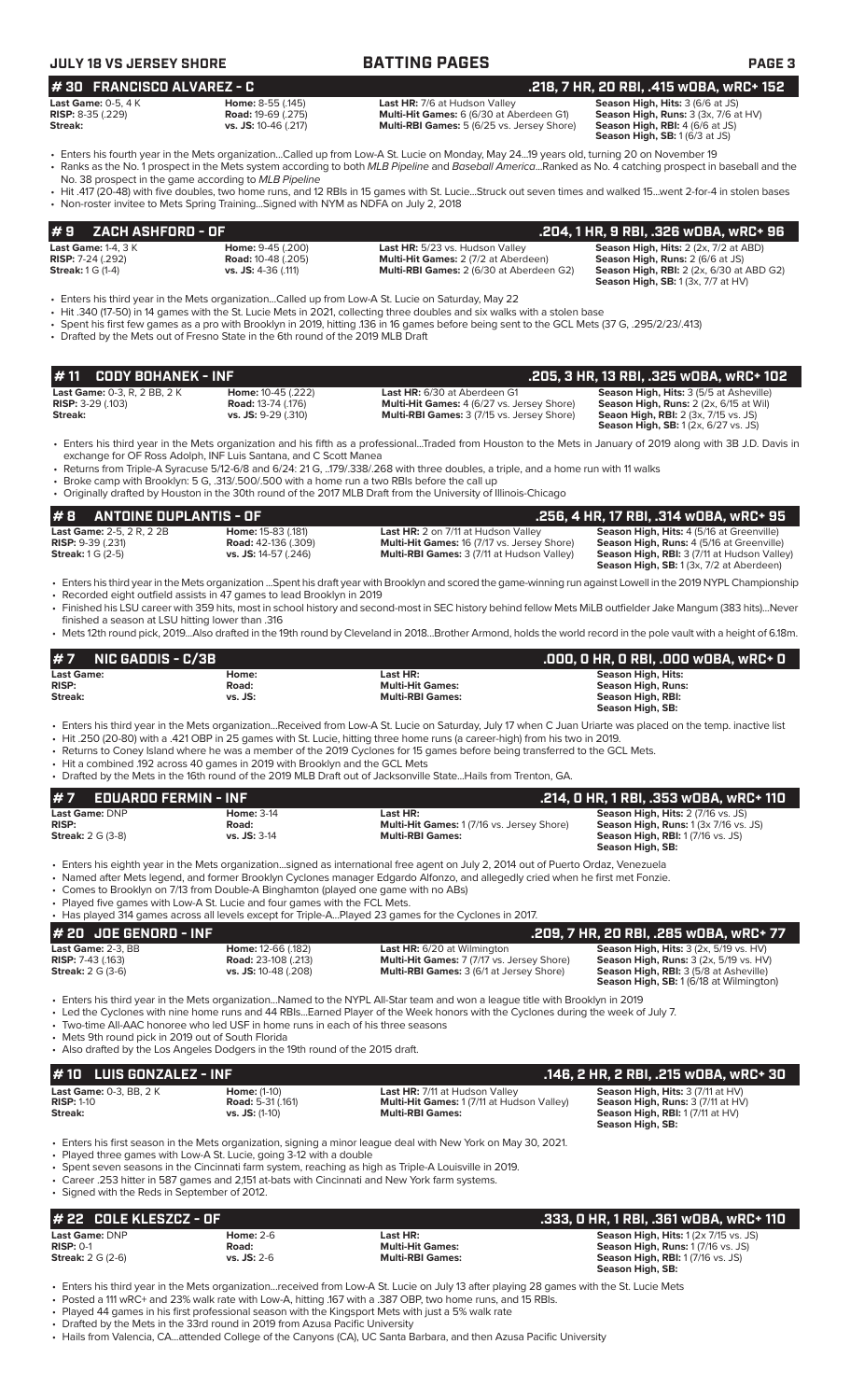# **JULY 18 VS JERSEY SHORE BATTING PAGES PAGE 4**

| OLI IO VJ OLIVJLI JIIOI                                                           |                                                                                                                                                         |                                                                                                                                                                                                                                                                                                                                                                                                         |                                                                                                                                                                                                 |
|-----------------------------------------------------------------------------------|---------------------------------------------------------------------------------------------------------------------------------------------------------|---------------------------------------------------------------------------------------------------------------------------------------------------------------------------------------------------------------------------------------------------------------------------------------------------------------------------------------------------------------------------------------------------------|-------------------------------------------------------------------------------------------------------------------------------------------------------------------------------------------------|
| #2<br><b>RONNY MAURICIO - INF</b>                                                 |                                                                                                                                                         |                                                                                                                                                                                                                                                                                                                                                                                                         | .238, 10 HR, 35 RBI, .303 w0BA, wRC+ 88                                                                                                                                                         |
| Last Game: 2-5, HR, 3 RBI, 2 R<br>RISP: 12-54 (.222)<br><b>Streak: 2 G (4-9)</b>  | Home: 14-85 (.165)<br>Road: 39-131 (.298)<br>vs. JS: 15-66 (.227)                                                                                       | Last HR: 7/7 at Hudson Valley<br>Multi-Hit Games: 13 (7/17 vs. Jersey Shore)<br>Multi-RBI Games: 10 (7/17 vs. Jersey Shore)                                                                                                                                                                                                                                                                             | Season High, Hits: 3 (4x, 6/17 at Wilmington)<br>Season High, Runs: 2 (6x, 6/20 at WIL)<br>Season High, RBI: 4 (2x, 5/16 at Greeville)<br>Season High, SB: 2 (6/27 vs. JS)                      |
| Dominican Winter League                                                           | • Named a South Atlantic League mid-season All-Star with Columbia (A) in 2019                                                                           | • Enters his fifth year in the Mets organizationRated as the No. 2 prospect in the Mets system and the No. 58 prospect in baseball according to MLB Pipeline<br>• Non-roster invitee to Spring Training for the third consecutive seasonSpent 2020 at the Mets Alternate Site and had one at-bat with the Tigres del Licey in the                                                                       |                                                                                                                                                                                                 |
|                                                                                   |                                                                                                                                                         | • Won the 2018 GCL Mets Sterling Award, given to the team's most valuable playerSigned with the Mets as a 16-year-old on July 2, 2017.                                                                                                                                                                                                                                                                  |                                                                                                                                                                                                 |
| <b>JOSE MENA - C</b><br># 16<br>Last Game: 0-4, K<br>RISP: 2-13 (.154)<br>Streak: | <b>Home: 1-22</b><br><b>Road: 6-26</b><br>vs. JS: 2-15                                                                                                  | Last HR:<br>Multi-Hit Games: 1 (6/20 at Wilmington)<br><b>Multi-RBI Games:</b>                                                                                                                                                                                                                                                                                                                          | .154, 1 HR, 4 RBI, .219 WOBA, WRC+ 36<br>Season High, Hits: 3 (6/20 at Wilmington)<br>Season High, Runs: 2 (6/30 at ABD G2)<br><b>Season High, RBI:</b> 1 (4x, 6/23 vs. JS)<br>Season High, SB: |
| • Enters his sixth year in the Mets organization<br>RBIs, and runs                | • Signed with the Mets on June 22, 2016 as international free agent.                                                                                    | • Won a 2019 NYPL Championship with Brooklyn, posting his best offensive season as a professional, posting career highs in batting average, hits, home runs,<br>• Has caught 81% of would-be base stealers (51 of 81) in his previous four seasons in the system.                                                                                                                                       |                                                                                                                                                                                                 |
| LT STRUBLE - OF<br>#4                                                             |                                                                                                                                                         |                                                                                                                                                                                                                                                                                                                                                                                                         | .213, 0 HR, 3 RBI, .311 WOBA, WRC+ 93                                                                                                                                                           |
| Last Game: DNP<br>RISP: 4-14 (.286)<br>Streak:                                    | Home: 6-19 (.316)<br><b>Road: 4-24 (.167)</b><br>vs. JS: 4-13 (.308)                                                                                    | Last HR:<br>Multi-Hit Games: 1 (6/25 vs. Jersey Shore)<br>Multi-RBI Games: 2 (7/3 at Aberdeen)                                                                                                                                                                                                                                                                                                          | Season High, Hits: 2 (6/25 vs. JS)<br>Season High, Runs: 1 (6x, 7/11 at HV)<br><b>Season High, RBI: 2 (2x, 7/3 at ABD)</b><br>Season High, SB:                                                  |
|                                                                                   | • Played in the GCL in 2019, hitting .231 over 18 games during his draft year                                                                           | • Enters his third year in the Mets organizationReturned 6/8 from Triple-A Syracusewent 1-2 with a walk in two gamesreceived from Low-A St Lucie on 5/18.<br>• With Brooklyn 5/19-5/23: 1-5Went 6-21 (.286) with three RBIs and four walks in seven games with the St. Lucie Mets to begin the year<br>• Selected by the Mets in the 29th round in 2019 out of Felician CollegeHails from Hammonton, NJ |                                                                                                                                                                                                 |
| #45 JOE SUOZZI - OF                                                               |                                                                                                                                                         |                                                                                                                                                                                                                                                                                                                                                                                                         | .154, 1 HR, 2 RBI, .353 WOBA, WRC+ 105                                                                                                                                                          |
| Last Game: 1-4, HR, 2 RBI<br><b>RISP: 0-4</b><br><b>Streak:</b> 1 G (1-4)         | <b>Home: 2-13</b><br>Road:<br>vs. JS: 2-13                                                                                                              | Last HR: 7/16 vs. Jersey Shore<br><b>Multi-Hit Games:</b><br>Multi-RBI Games: 1 (7/16 vs. Jersey Shore)                                                                                                                                                                                                                                                                                                 | Season High, Hits: 1 (7/13 vs. JS)<br>Season High, Runs: 1 (7/16 vs. JS)<br>Season High, RBI: 2 (7/16 vs. JS)<br>Season High, SB:                                                               |
| • Attended Chaminade High School in Mineola, NY                                   | • Enters his third year in the Mets organizationreceived from Low-A St. Lucie on July 13<br>• Signed by the Mets on June 15, 2020 out of Boston College | • Hit .292 with a .372 on-base percentage in 30 games with the Metsposted a wRC+112, hitting four doubles and two home runs<br>• His father, Tom Suozzi, is the former Nassau County Executive and current U.S. House of Representatives member of NY's 3rd district (Nassau, Suffolk, Queens)                                                                                                          |                                                                                                                                                                                                 |
| <b>JUAN URIARTE - C</b><br># 17                                                   |                                                                                                                                                         |                                                                                                                                                                                                                                                                                                                                                                                                         | .188, 0 HR, 2 RBI, .233 wOBA, wRC+ 44                                                                                                                                                           |
| Last Game: DNP<br>RISP: 3-10 (.300)<br>Streak:                                    | Home: 6-23 (.260)<br><b>Road: 6-38 (.158)</b><br>vs. JS: $2-15$ (.133)                                                                                  | Last HR:<br>Multi-Hit Games: 1 (6/9 vs. Hudson Valley G2)<br>Multi-RBI Games: 1 (6/18 at Wilmington)                                                                                                                                                                                                                                                                                                    | Season High, Hits: 2 (6/9 vs. HV G2)<br>Season High, Runs: 2 (5/19 vs. HV)<br>Season High, RBI: 2 (6/18 at WIL)<br>Season High, SB:                                                             |
|                                                                                   |                                                                                                                                                         | Enters his eighth year in the Mets organizationSpent 2019 with Columbia (A) and the GCL Mets (R)<br>• Injured in his first at-bat with Brooklyn in 2018 on Opening Day at Staten Island, missing the entire season<br>Finished 10th in betting overces in the Appelection League with Kingeport in 2017 bitting 20E                                                                                     |                                                                                                                                                                                                 |

• Finished 10th in batting average in the Appalachian League with Kingsport in 2017, hitting .305

• Caught 16 of 44 (36%) would-be base stealers in 2019.

• Signed with the Mets as a NDFA on July 4, 2014.

**# 12 JEREMY VASQUEZ - INF .235, 3 HR, 8 RBI, .350 wOBA, wRC+ 118 Last Game:** 0-3, R, BB, K **Home:** 5-26 (.192) **Last HR:** 7/11 at Hudson Valley **Season High, Hits:** 2 (2x, 7/11 at HV) **RISP:** 2-9 (.222) **Road:** 7-25 **Multi-Hit Games:** 3 (7/11 at Hudson Valley) **Season High, Runs:** 1 (6x, 7/15 vs. JS)

**Streak: vs. JS:** 5-26 (.192) **Multi-RBI Games:** 3 (7/11 at Hudson Valley) **Season High, RBI:** 3 (6/25 vs. JS) **Season High, Hits: 2 (2x, 7/11 at HV)**<br>**Season High, Runs: 1** (6x, 7/15 vs. JS)<br>**Season High, RBI: 3** (6/25 vs. JS)<br>**Season High, RBI: 3** (6/25 vs. JS)<br>**Season High, SB: 1** (7/2 at ABD)

• Enters his fifth season in the Mets organization...Received from Double-A Binghamton on June 22

• Played 32 games with the RumblePonies this season, hitting .171 (18-105) with one double, one home run, and 11 RBIs.

• Played with Brooklyn in 2017, hitting .225 with one home run and eight RBIs in 31 games.

• Drafted by the Mets in the 28th round of the 2017 MLB Draft from Nova Southeastern in his home state of Florida...Is from Palm City, FL.

|              |                                   |                         |           |               |      | Hardest Hit Balls - 2021 (not all games listed- from available Trackman data) |                           |           |                           |
|--------------|-----------------------------------|-------------------------|-----------|---------------|------|-------------------------------------------------------------------------------|---------------------------|-----------|---------------------------|
| Date         | Player                            | <b>Upponent</b>         | Exit Velo | Result        | Date | Player                                                                        | <b>Opponent</b>           | Exit Velo | Result                    |
| 6/12         | <b>Francisco Alvarez</b>          | vs. Hudson Valley 112.5 |           | Double        | 6/5  | Francisco Alvarez                                                             | at Jersev Shore           | 108.7     | Ground Ball Out           |
| 6/11         | Brett Baty                        | vs. Hudson Valley 111.2 |           | Ground Out    | 6/2  | <b>Francisco Alvarez</b>                                                      | at Jersev Shore           | 108.7     | Single                    |
| 6/29         | Ronny Mauricio                    | at Aberdeen             | 110.4     | Single        | 7/13 | Brett Baty                                                                    | at Hudson Valley          | 108.7     | Single                    |
| 7/3          | Luis Gonzalez                     | at Aberdeen             | 109.9     | Ground Out    | 6/16 | Ronny Mauricio                                                                | at Wilmington             | 107.5     | <b>Home Run</b>           |
| $\sqrt{6/1}$ | Adrian Hernandez                  | at Jersev Shore         | 109.8     | Home Run      | 7/6  | Luke Ritter                                                                   | at Hudson Valley          | 107.2     | <b>Home Run</b>           |
| 6/6          | <b>Francisco Alvarez</b>          | at Jersev Shore         | 109.7     | Single        | 6/15 | Ronny Mauricio                                                                | at Wilmington             | 107.2     | Single                    |
| 6/1          | Ronny Mauricio                    | at Jersev Shore         | 109.6     | <b>Triple</b> | 6/9  | Brett Baty                                                                    | vs. Hudson ValleyG2 107.3 |           | Double                    |
| 6/22         | Brett Baty                        | vs. Jersev Shore        | 109.2     | Double        | 5/23 | Havden Senger                                                                 | vs. Hudson Vallev         | 107       | <b>Home Run</b>           |
| 6/15         | Francisco Alvarez                 | at Wilmington           | 109.2     | Single        | 5/29 | Ronny Mauricio                                                                | vs. Aberdeen              | 107       | Line Drive Out            |
| $\vert 6/1$  | Francisco Alvarez at Jersey Shore |                         | 109.0     | Home Run      | 6/6  | Francisco Alvarez                                                             | at Jersey Shore           | 106.9     | Double                    |
| 5/25         | Francisco Alvarez vs. Aberdeen    |                         | 109       | Single        | 7/13 | Luis Gonzalez                                                                 | vs. Jersev Shore          | 106.8     | <b>Ground Ball Single</b> |

# **Recent Home Run Chart**

| Date | Player                                      | <b>Opponent</b>            | Exit Velo         | Launch Angle | Distance  | 7/6  | Francisco Alvarez at Hudson Valley 101.5 mph |                                    |       | 28.8 | 400 ft. |
|------|---------------------------------------------|----------------------------|-------------------|--------------|-----------|------|----------------------------------------------|------------------------------------|-------|------|---------|
| 6/18 | Luke Ritter                                 | at Wilmington              |                   |              |           |      | <b>Brett Baty</b>                            | at Hudson Valley 104.3 mph         |       | 28.1 | 400 ft. |
|      | Antoine Duplantis at Wilmington             |                            |                   |              |           |      | Luke Ritter                                  | at Hudson Valley 107.2 mph         |       | 23.3 | 407 ft. |
| 6/19 | Luke Ritter                                 | at Wilmington              | $107$ mph         |              | 453 ft.   | 7/7  | Ronny Mauricio                               | at Hudson Valley                   |       |      |         |
| 6/25 | Jeremy Vasquez vs. Jersey Shore 93.6 mph    |                            |                   | 27.9         | 348 ft.   | 7/9  | Jeremy Vasquez at Hudson Valley 104.7 mph    |                                    |       | 23.4 | 396 ft. |
|      | Francisco Alvarez vs. Jersey Shore 99.1 mph |                            |                   | 28.3         | 391 ft.   | 7/10 | Luis Gonzalez                                | at Hudson Valley 104.8 mph         |       |      | 417 ft. |
| 6/26 | Brett Baty                                  | vs. Jersey Shore 103.8 mph |                   | 19.8         | 370 ft.   | 7/11 | Antoine Duplantis at Hudson Valley           |                                    |       |      |         |
|      | Francisco Alvarez vs. Jersey Shore 97.4 mph |                            |                   | 24.4         | 369 ft.   |      |                                              | Antoine Duplantis at Hudson Valley |       |      |         |
| 6/29 | Luke Ritter                                 | at Aberdeen                | $101$ mph         | 35.8         | 417 ft.   |      | Luis Gonzalez                                | at Hudson Vallev                   |       |      |         |
| 6/30 | Cody Bohanek                                | at Aberdeen G1             | 102.3 mph         | 25.6         | 436 ft.   |      | Jeremy Vasquez                               | at Hudson Vallev                   |       |      |         |
| 6/30 | Ronny Mauricio                              | at Aberdeen G2             | $104 \text{ mph}$ | 24.5         | $417$ ft. | 7/16 | Joe Suozzi                                   | vs. Jersey Shore 97 mph            |       | 31.3 | 380 ft. |
| 7/4  | Luke Ritter                                 | at Aberdeen                |                   |              |           | 7/18 | Ronny Mauricio                               | vs. Jersey Shore                   | 101.8 | 25.9 | 426 ft. |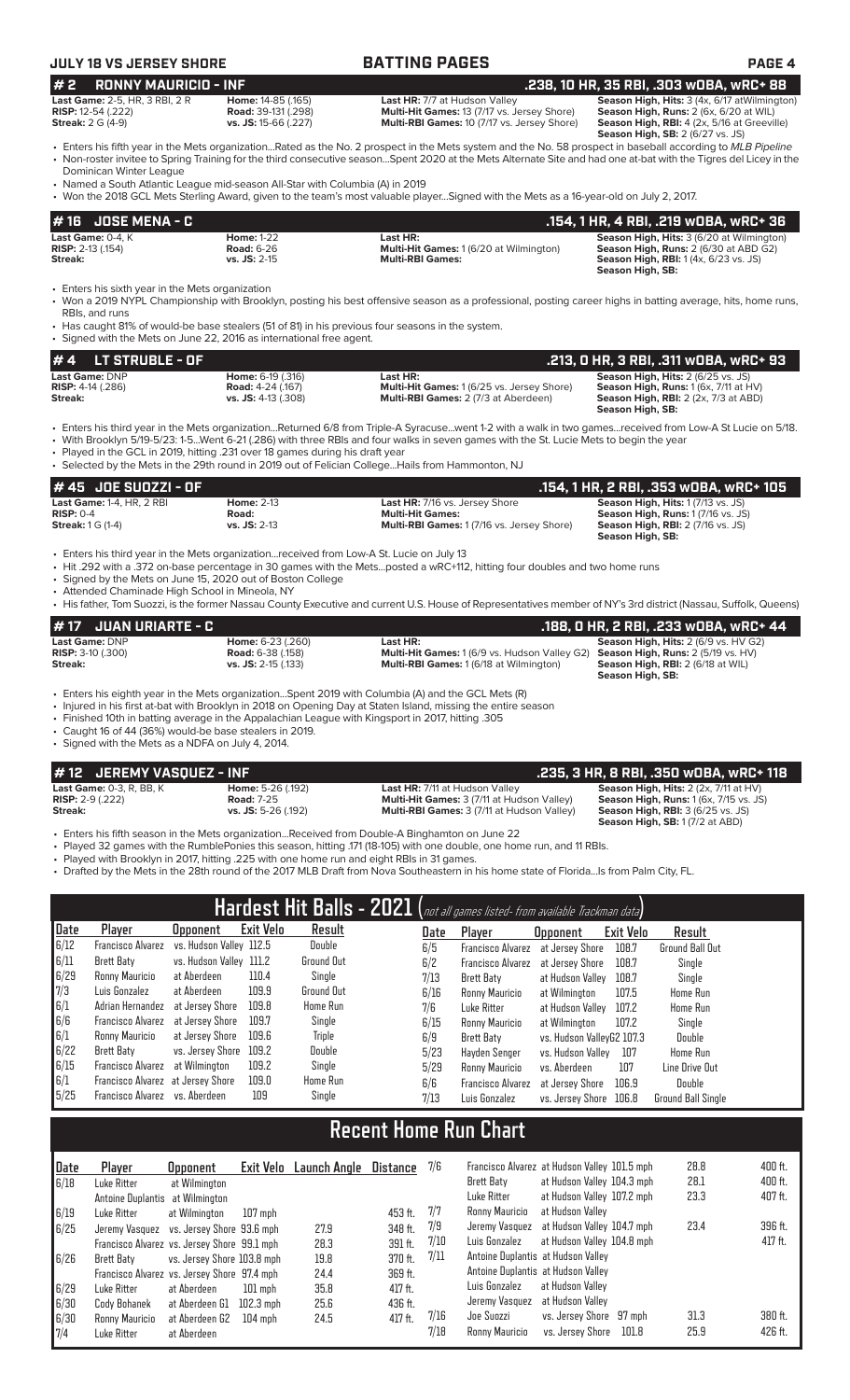| #46                                     | <b>JOSH HEJKA - RHP</b>                                                                                                                                  | 16.3 K%, 4.7 BB%, 2.61 ERA, 13 G                                       |          |
|-----------------------------------------|----------------------------------------------------------------------------------------------------------------------------------------------------------|------------------------------------------------------------------------|----------|
| Last App: 7/17 vs. JS<br>Leadoff: 8-28  | Last Loss:                                                                                                                                               | SV/OP (Last):                                                          | Holds: 2 |
|                                         | <b>Inherited Runners/Stranded: 10/5</b><br>• Returns to Brooklyn after spending time with Binghamton (6/3-6/9) and Syracuse (6/10-6/18).                 |                                                                        |          |
|                                         | . Enters his third year in the Mets organizationWon a 2019 NYPL title with Brooklyn, splitting time                                                      |                                                                        |          |
| with the Cyclones and Kingsport Mets    |                                                                                                                                                          |                                                                        |          |
|                                         | • Signed as a minor league free agent in mid-summer after pitching in six games with the Westside                                                        |                                                                        |          |
|                                         | Wolly Mammoths in the United Shore Baseball League<br>. Pitched all four years at Johns Hopkins, switching to submarine later in his career.             |                                                                        |          |
| #5                                      | <b>BRIAN METOYER - RHP</b>                                                                                                                               |                                                                        |          |
| Last App: 6/15 at WIL                   | Last Loss:<br>5/15 at GVL                                                                                                                                | 33.3 K%, 13 BB%, 3.86 ERA, 9 G<br><b>SV/OP (Last):</b> 1/1 (6/3 at JS) | Holds:   |
|                                         | Leadoff: 4-12, 2 BB, HBP Inherited Runners/Stranded: 4/3                                                                                                 |                                                                        |          |
|                                         | . Enters his fourth year in the Mets orgWon a New York Penn League title with Brooklyn in 2019                                                           |                                                                        |          |
|                                         | • Struck out 40 batters over 28.2 innings with BrooklynSpent his first professional season with                                                          |                                                                        |          |
| <b>GCL Mets and Kingsport Mets</b>      |                                                                                                                                                          |                                                                        |          |
| drafted by a MLB team in school history | • Joins Ronnie Robbins (30th, 1981 - Toronto) as the only two LSU-Alexandria Generals to be                                                              |                                                                        |          |
|                                         | • Native of Natchitoches (NACK-ah-tish), the oldest city in Louisiana (est. 1714).                                                                       |                                                                        |          |
| #43                                     | <b>BRYCE MONTES DE OCA - RHP</b>                                                                                                                         | 27.0 K%, 21.4 BB%, 3.15 ERA, 15 G                                      |          |
| Last App: 7/15 vs. JS                   | Last Loss: 7/6 at HV                                                                                                                                     | <b>SV/OP (Last):</b> 2/2 (7/2 at ABD)                                  | Holds: 1 |
| <b>Leadoff: 4-15, 4 BB</b>              | Inherited Runners/Stranded: 3/3                                                                                                                          |                                                                        |          |
|                                         | • Enters his fourth year in the Mets orgHas not pitched as a professional due to injuries                                                                |                                                                        |          |
|                                         | • Underwent Tommy John surgery as a high school junior and missed 2016 after having ulnar                                                                |                                                                        |          |
| nerve transposition                     | • Previously drafted by Washington in the 15th round of the 2017 MLB Draft and by the Chicago                                                            |                                                                        |          |
|                                         | White Sox in the 14th round of the 2015 MLB Draft.                                                                                                       |                                                                        |          |
| #38                                     | <b>COLBY MORRIS - RHP</b>                                                                                                                                | 22.6 K%, 12.2 BB%, 4.33 ERA, 11 G                                      |          |
| Last App: $7/13$ vs.                    | Last Loss:                                                                                                                                               | SV/OP (Last):                                                          | Holds:   |
| <b>Leadoff: 5-18, 3 BB</b>              | Inherited Runners/Stranded: 6/2                                                                                                                          |                                                                        |          |
|                                         | • Enters his first season in the Mets organizationcalled up from Low-A St. Lucie on May 20                                                               |                                                                        |          |
|                                         | • Made four scoreless appearances in relief for the St. Lucie Mets to being 2021                                                                         |                                                                        |          |
| #9                                      | • Minor League free agent signingpitched at Middlebury in Vermont<br><b>CONNER O'NEIL - RHP</b>                                                          | 18.0 K%, 14.0 BB%, 7.20 ERA, 6 G                                       |          |
| Last App: 7/15 vs. JS                   | Last Loss:                                                                                                                                               | SV/OP (Last):                                                          | Holds:   |
| Leadoff: 3-9                            | <b>Inherited Runners/Stranded: 7/2</b>                                                                                                                   |                                                                        |          |
|                                         | • Enters his fifth year in the Mets organizationreceived from Double-A Binghamton on 6/20                                                                |                                                                        |          |
|                                         | • Has not pitched in 2021Last pitched for Advanced-A St. Lucie in 2019                                                                                   |                                                                        |          |
|                                         | · Spent his first professional season with Brooklyn in 2017, pitching 19 times in relief                                                                 |                                                                        |          |
|                                         | • Drafted by the Mets in the 7th round of the 2017 MLB Draft from Cal State-Northridge                                                                   |                                                                        |          |
| #26                                     | <b>MICHEL OTANEZ - RHP</b>                                                                                                                               | 25.0 K%, 22.2 BB%, 5.16 ERA, 19 G                                      |          |
| Last App: 7/16 vs. JS                   | <b>Last Loss:</b>                                                                                                                                        | <b>SV/OP (Last):</b> 0/2 (BS vs. JS)                                   | Holds: 1 |
| <b>Leadoff: 3-18, BB</b>                | <b>Inherited Runners/Stranded: 14/4</b>                                                                                                                  |                                                                        |          |
|                                         | • Enters his sixth year in the Mets orgNo. 26 prospect in the system according to MLB Pipeline                                                           |                                                                        |          |
|                                         | • Returns to Brooklyn for the second assignment in a row<br>• Pitched with the Cyclones and won an NYPL title in 2019 and also spent time with Kingsport |                                                                        |          |
|                                         | . Missed 2017 due to injuryStruck out 21 batters in 21.1 innings with the DSL Mets1 in 2016.                                                             |                                                                        |          |
| # 44                                    | <b>HUNTER PARSONS - RHP</b>                                                                                                                              | 30.7 K%, 20.0 BB%, 3.42 ERA, 9 G                                       |          |
| Last App: 7/14 vs. JS                   | <b>Last Loss:</b>                                                                                                                                        | SV/OP (Last):                                                          | Holds:   |
| <b>Leadoff: 2-12, 3 BB</b>              | Inherited Runners/Stranded: 5/3                                                                                                                          |                                                                        |          |
|                                         | • Enters his third year in the Mets orgCalled up from Low-A St. Lucie on May 20                                                                          |                                                                        |          |
|                                         | • Made four relief appearances with the Mets (A-), striking out 18 in 10 innings (45% K rate).                                                           |                                                                        |          |
|                                         | • Pitched with the Cyclones and won an NYPL title in 2019                                                                                                |                                                                        |          |
| #48                                     | <b>MITCH RAGAN - RHP</b>                                                                                                                                 | 25.3 K%, 11.6 BB%, 1.69 ERA, 15 G                                      |          |
| Last App: 7/14 vs. JS                   | Last Loss: 7/3 at Aberdeen                                                                                                                               | SV/OP (Last): 2/5 (6/30 at ABD G2) Holds: 1                            |          |
|                                         | Leadoff: 5-13, 4 BB, HR Inherited Runners/Stranded: 10/5                                                                                                 |                                                                        |          |
|                                         | • Enters his third year in the Mets organizationWon a title with Brooklyn in 2019,                                                                       |                                                                        |          |
|                                         | earning the win in the championship-clinching game against Lowell                                                                                        |                                                                        |          |
|                                         | • Named a New York-Penn League All-Star with the Cyclones                                                                                                |                                                                        |          |
|                                         | • Named the 2019 Big East Pitcher of the Year with Creighton<br>. Pitched at Creighton for two seasonsspent 2017 with lowa West & 2016 with Wayne State. |                                                                        |          |
|                                         |                                                                                                                                                          |                                                                        |          |
| #50<br>Last App: 7/15 vs. JS            | <b>EVY RUIBAL - RHP</b><br><b>Last Loss:</b>                                                                                                             | 24.1 K%, 20.7 BB% 9.53 ERA, 4 G<br>SV/OP (Last):<br>Holds:             |          |
| Leadoff: 1-4                            | <b>Inherited Runners/Stranded: 1/1</b>                                                                                                                   |                                                                        |          |
|                                         | • Signed to a minor league deal on June 27 from the Florence Y'alls (Frontier League)                                                                    |                                                                        |          |
|                                         | • Pitched in the Dodgers system from 2015-2018, reaching High-A Rancho Cucamonga                                                                         |                                                                        |          |
|                                         | • Drafted by the Dodgers in the 16th round of the 2017 MLB Draft from Notre Dame                                                                         |                                                                        |          |
|                                         | • From Milburn, New Jersey, attending Milburn High School                                                                                                |                                                                        |          |
| #                                       | <b>WILLY TAVERAS - RHP</b>                                                                                                                               | 35.7 K%, 3.1 BB% 3.20 ERA, 1 G                                         |          |
| Last App: 7/17 vs. JS<br>Leadoff: BB    | <b>Last Loss:</b><br>Inherited Runners/Stranded: 0/0                                                                                                     | SV/OP (Last):<br>Holds:                                                |          |
|                                         | • Received from Low-A St. Lucie on Friday, July 16 in a move that sent LHP Andrew Ed-                                                                    |                                                                        |          |
| wards to Double-A Binghamton            |                                                                                                                                                          |                                                                        |          |
|                                         | . Pitched in 18 games with St Lucie nosting a 36% strikeout rate (hest in career) and a 2.1%                                                             |                                                                        |          |

| $# 50$ EVY RUIBAL - RHP . |                                        | 24.1 K%. 20.7 BB% 9.53 ERA. 4 G |        |
|---------------------------|----------------------------------------|---------------------------------|--------|
| Last App: $7/15$ vs. JS   | Last Loss:                             | SV/OP (Last):                   | Holds: |
| <b>Leadoff:</b> 1-4       | <b>Inherited Runners/Stranded: 1/1</b> |                                 |        |

• Pitched in 18 games with St. Lucie, posting a 36% strikeout rate (best in career) and a 2.1% walk rate (lowest of career)

• Struggled in Low-A Columbia in 2019, allowing a 4.56 FIP...2021 FIP is 2.49

• 23 years old from Villa Isabela in the Dominican Republic...Signed by Mets June 1, 2016

|                |                | <b>Number of Pitches Thrown</b> |    |             |      |      |      |  |  |
|----------------|----------------|---------------------------------|----|-------------|------|------|------|--|--|
| <b>Pitcher</b> | Days Rest 7/13 |                                 |    | $7/14$ 7/15 | 7/16 | 7/17 | 7/18 |  |  |
| Hejka          | ი              |                                 |    |             |      | 29   |      |  |  |
| Montes de Oca  | 2              | --                              |    | 19          |      |      |      |  |  |
| <b>Morris</b>  | 4              | 25                              |    |             |      |      |      |  |  |
| O'Neil         | 2              | --                              |    | 33          | --   |      |      |  |  |
| Otanez         |                | 34                              |    |             | 17   |      |      |  |  |
| Parsons        | 3              |                                 | 35 |             |      |      |      |  |  |
| Ragan          | 3              | --                              | 12 |             |      |      |      |  |  |
| Ruibal         | 2              | --                              |    | 47          |      |      |      |  |  |
| Taveras        |                |                                 |    |             |      | 16   |      |  |  |

|             |               |            | <b>JOSH HEJKA</b>          |          |                |                |                |                |           |
|-------------|---------------|------------|----------------------------|----------|----------------|----------------|----------------|----------------|-----------|
| DATE        | OPP           | DEC        | IP                         | н        | R              | ER             | BB             | Κ              | ΗR        |
| 6/25        | vs. JS        |            | 2.1                        | 1        | 0              | 0              | O              | 4              | 0         |
| 6/29        | @ ABD         |            | 3.0                        | 3        | 0              | 0              | 1              | 1              | 0         |
| 7/3         | @ ABD         | н          | 2.1                        | 2        | 2              | 0              | 1              | 2              | 0         |
| 7/7         | @ HV          |            | 2.1                        | 3        | 1              | 0              | 1              | 1              | 0         |
| 7/11        | @ HV          | W          | 3.0                        | 0        | 0              | 0              | 0              | 1              | 0         |
| 7/17        | vs. JS        |            | 2.0                        | 1        | 1              | 0              | O              | $\overline{2}$ | 0         |
|             |               |            |                            |          |                |                |                |                |           |
|             |               |            | <b>BRIAN METOYER</b>       |          |                |                |                |                |           |
| DATE        | <b>OPP</b>    | DEC        | IP                         | Н        | R              | ER             | BB             | Κ              | HR        |
| 5/23        | vs. HV        |            | 2.0                        | 0        | 0              | 0              | 1              | 1              | 0         |
| 5/29        | vs. ABD       |            | 1.1                        | 1        | 1              | 1              | $\overline{2}$ | 2              | 0         |
| 6/3         | @ JS          | SV         | 2.0                        | 3        | 1              | 1              | 0              | 5              | O         |
| 6/9         | vs. HV G1     |            | 1.1                        | 0        | 0              | 0              | $\overline{2}$ | 3              | 0         |
| 6/15        | @ WIL         | W          | 2.0                        | 0        | 0              | 0              | 1              | 3              | 0         |
|             |               |            | <b>BRYCE MONTES DE OCA</b> |          |                |                |                |                |           |
| DATE        | OPP           | DEC        | IP                         | Н        | R              | ER             | <b>BB</b>      | Κ              | HR        |
| 6/12        | vs. HV        | L          | 1.2                        | 2        | 2              | 1              | 0              | 4              | 0         |
| 6/17        | @ WIL         |            | 2.0                        | 2        | 2              | 2              | 3              | 0              | 0         |
| 7/2         | @ ABD         | SV         | 1.0                        | 0        | 0              | 0              | 1              | $\overline{2}$ | 0         |
| 7/6         | @ HV          | L          | 0.2                        | 1        | 2              | 2              | 3              | 0              | 0         |
| 7/15        | vs. JS        |            | 1.1                        | 0        | 0              | 0              | 1              | 1              | 0         |
|             |               |            | <b>COLBY MORRIS</b>        |          |                |                |                |                |           |
| DATE        | OPP           | <b>DEC</b> | IP                         | Н        | R              | ER             | BB             | Κ              | <b>HR</b> |
| 6/22        | vs. JS        |            | 3.0                        | 0        | 0              | 0              | 3              | 4              | 0         |
| 6/26        | vs. JS        |            | 1.2                        | 4        | 1              | 2              | 1              | 1              | 0         |
| 7/2         | @ ABD         | W          | 2.0                        | O        | 0              | 0              | 0              | 2              | 0         |
| 7/9         | @ HV          |            | 2.2                        | 3        | 3              | 3              | 1              | 1              | 0         |
| 7/13        | vs. JS        |            | 2.0                        | 0        | 0              | 0              | 0              | 2              | 0         |
|             |               |            |                            |          |                |                |                |                |           |
|             |               |            | <b>CONNOR O'NEIL</b>       |          |                |                |                |                |           |
| DATE        | OPP           | DEC        | IP                         | Н        | R              | ER             | BB             | Κ              | ΗR        |
| 6/24        | vs. JS        |            | 3.0                        | 1        | 0              | 0              | 2              | 1              | 0         |
|             | 6/30 @ ABD G2 |            | 1.1                        | 4        | 3              | 3              | 1              | $\overline{2}$ | 0         |
| 7/4         | @ ABD         |            | 1.1                        | 2        | 0              | 0              | 1              | 2              | 0         |
| 7/10        | @ HV          |            | 1.0                        | 3        | $\overline{2}$ | $\overline{2}$ | $\overline{2}$ | 0              | 0         |
| 7/15        | vs. JS        |            | 1.1                        | 3        | 4              | 3              | 1              | 4              | O         |
|             |               |            | <b>MICHEL OTANEZ</b>       |          |                |                |                |                |           |
| DATE        | OPP           | <b>DEC</b> | IP                         | Н        | R              | ER             | BВ             | Κ              | ΗR        |
| 7/1         | @ ABD         |            | 0.2                        | 0        | 0              | 0              | 1              | $\overline{2}$ | 0         |
| 7/4         | @ ABD         |            | 2.0                        | 1        | 1              | 1              | 3              | 1              | 0         |
| 7/9         | @ HV          |            | 1.0                        | O        | 0              | 0              | 1              | 1              | 0         |
| 7/13        | vs. JS        |            | 2.0                        | 0        | 0              | 0              | 3              | 2              | 0         |
| 7/16        | vs. JS        |            | 0.2                        | 0        | 0              | 0              | 1              | 1              | 0         |
|             |               |            | <b>HUNTER PARSONS</b>      |          |                |                |                |                |           |
| DATE        | OPP           | DEC        | -IP                        | н        | R              | ER             | <b>BB</b>      | Κ              | HR        |
| 6/9         | vs. HV G2     |            | 3.0                        | 2        | 3              | 3              | 1              | 3              | 1         |
| 6/13        | vs. HV        |            | 1.0                        | 2        | 2              | 1              | 2              | 0              | 0         |
| 7/2         | @ ABD         |            | 0.2                        | 0        | 2              | 2              | 2              | 1              | 0         |
| 7/9         | @ HV          |            | 2.0                        | 1        | 0              | 0              | 1              | 1              | 0         |
| 7/14        | vs. JS        |            | 1.2                        | 0        | 0              | O              | $\overline{2}$ | $\overline{2}$ | 0         |
|             |               |            |                            |          |                |                |                |                |           |
|             |               |            | <b>MITCH RAGAN</b>         |          |                |                |                |                |           |
| DATE        | OPP           | DEC        | IP                         | <u>н</u> | R              | <u>ER</u>      | BB             | Κ              | ΗR        |
| 6/30        | @ ABD         | SV         | 0.2                        | 2        | 0              | 0              | 0              | 1              | 0         |
| 7/3         | @ ABD         | BS, L      | 0.1                        | 2        | 2              | 0              | 0              | 0              | 0         |
| 7/6         | @ HV          |            | 1.1                        | 2        | 1              | 1              | 0              | 2              | 0         |
| 7/11        | @ HV          |            | 1.0                        | 1        | 0              | 0              | 0              | 1              | 0         |
| 7/14        | vs. JS        |            | 0.2                        | 1        | 0              | 0              | 0              | 1              | 0         |
|             |               |            |                            |          |                |                |                |                |           |
|             |               |            | <b>EVY RUIBAL</b>          |          |                |                | <b>BB</b>      |                |           |
| DATE        | OPP           | DEC        | IP                         | Н<br>1   | R              | ER             |                | Κ<br>1         | <u>HR</u> |
| 6/29        | @ ABD<br>@ HV |            | 1.0                        | 1        | 2<br>1         | 2<br>1         | 1<br>1         |                | 0         |
| 7/6<br>7/11 | @ HV          |            | 2.0<br>1.0                 | 2        | 2              | 2              | 1              | 2<br>1         | 0<br>0    |
| 7/15        | vs. JS        |            | 1.2                        | 2        | 2              | 1              | 3              | 3              | 0         |
|             |               |            |                            |          |                |                |                |                |           |

**LAST FIVE APPEARANCES**

|      |                       |      | <b>WILLY TAVERAS</b> |               |                |    |    |               |    |
|------|-----------------------|------|----------------------|---------------|----------------|----|----|---------------|----|
| DATE | OPP                   | DEC. | IP                   | н             | R              | ER | ВB | к             | HR |
| 7/8  | FTM*                  |      | 1.1                  | 2             | 1              | 1  | O  | 3             |    |
| 7/4  | $@$ CLR <sup>*</sup>  |      | 1.2                  | 2             | 1              | 1  | O  | 3             | O  |
| 6/27 | $DUN*$                | W    | 2.0                  | 0             | Ο              | O  | Ο  | $\mathcal{P}$ | O  |
| 6/23 | $DUN^*$               |      | O 1                  | $\mathcal{P}$ | $\overline{2}$ | 2  | O  |               |    |
| 7/17 | JS.                   |      | 1 <sub>O</sub>       | O             | O              | O  |    |               |    |
|      | *With Low-A St. Lucie |      |                      |               |                |    |    |               |    |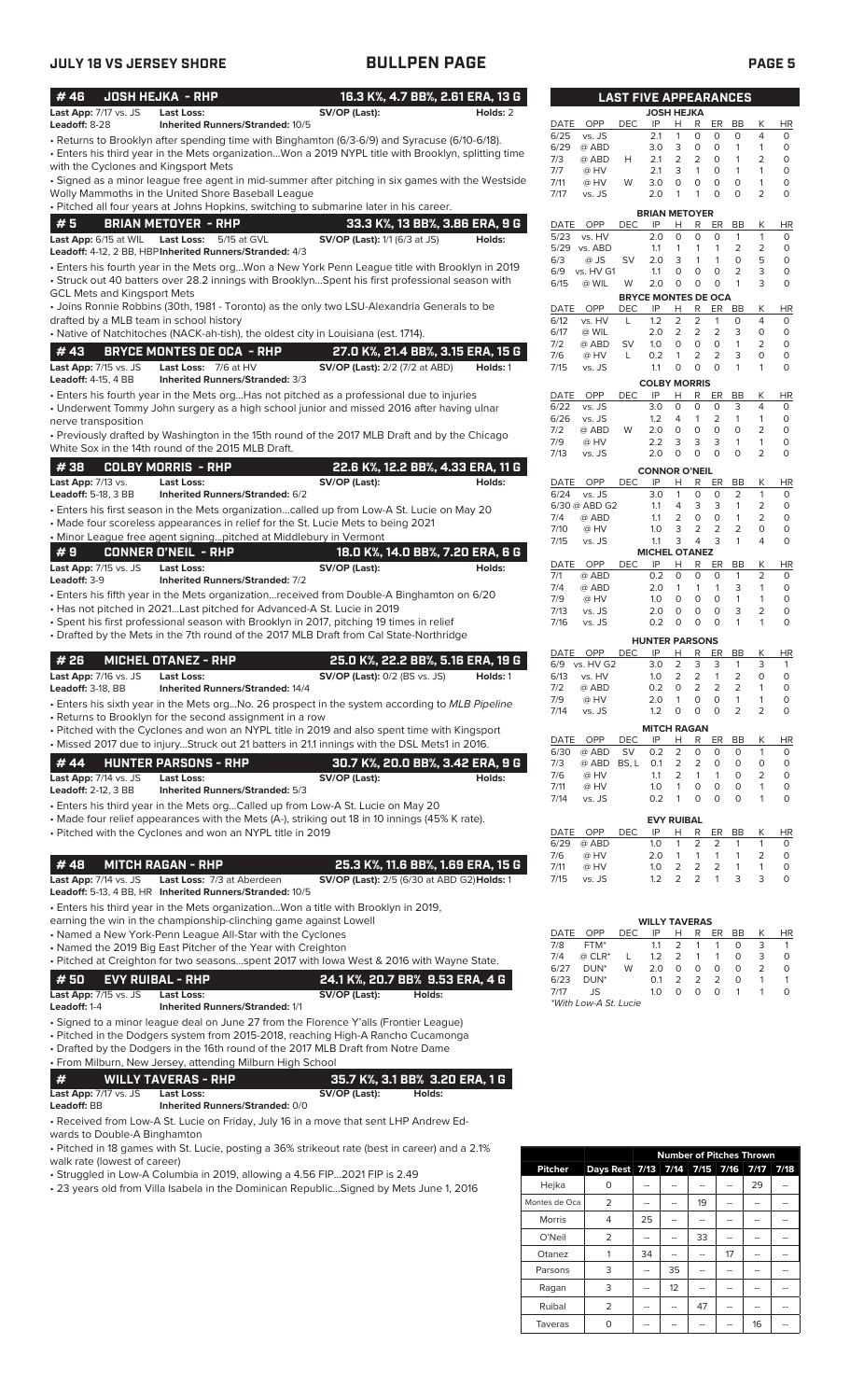### **JULY 18 VS JERSEY SHORE HIGH/LOW & CHARTS PAGE 6**

| INDIVIDUAL PITCHING HIGHS                                                   |
|-----------------------------------------------------------------------------|
|                                                                             |
|                                                                             |
| Most Home Runs Allowed, Game4 (2x, Jose Butto, 6/6 at Jersey Shore)         |
|                                                                             |
| Most Strikeouts, Game, Reliever5 (3x, Michel Otanez, 6/26 vs. Jersey Shore) |
|                                                                             |
|                                                                             |
|                                                                             |
| Most Innings Pitched, Game 8.1 (Connor Grey, 7/16 vs. Jersey Shore)         |
|                                                                             |
|                                                                             |
|                                                                             |
|                                                                             |

| TEAM PITCHING HIGHS                                                       |  |
|---------------------------------------------------------------------------|--|
|                                                                           |  |
|                                                                           |  |
|                                                                           |  |
|                                                                           |  |
|                                                                           |  |
|                                                                           |  |
|                                                                           |  |
|                                                                           |  |
|                                                                           |  |
|                                                                           |  |
|                                                                           |  |
|                                                                           |  |
| Most Walks Allowed, Extra Innings 6 (6/23 vs. Jersey Shore - 10 innings)  |  |
|                                                                           |  |
|                                                                           |  |
| Most Pitchers Used, Extra Innings 5 (5/23 vs. Hudson Valley - 12 innings) |  |
|                                                                           |  |

|                                                             |                        |                                                                     | <b>TEAM MISCELLANEOUS</b><br>Longest Game, Time, Extra-Inning Game3:30 (6/23 vs. Jersey Shore - 10 innings)<br>Shortest Game, Time, Nine-Inning Game  2:20 (5/18 vs. Hudson Valley) |  |
|-------------------------------------------------------------|------------------------|---------------------------------------------------------------------|-------------------------------------------------------------------------------------------------------------------------------------------------------------------------------------|--|
|                                                             |                        |                                                                     | OUTFIELD ASSISTS [9] RECORD BREAKDOWN                                                                                                                                               |  |
| <b>NAME</b>                                                 | <b>TOTAL</b>           | (LAST)                                                              |                                                                                                                                                                                     |  |
| Duplantis<br>Ashford<br>Molina<br>Winaker<br><b>Bohanek</b> | 4<br>2<br>7<br>1<br>1  | 5/13 at GVL<br>7/10 at HV<br>5/21 vs. HV<br>5/6 at ASH<br>7/6 at HV |                                                                                                                                                                                     |  |
|                                                             | <b>UNIFORM RECORDS</b> |                                                                     |                                                                                                                                                                                     |  |
| <b>Home White</b>                                           |                        | $4 - 3$                                                             |                                                                                                                                                                                     |  |
| <b>Road Gray</b>                                            |                        | $12 - 23$                                                           | Shutouts 2.8                                                                                                                                                                        |  |

| <b>UNIFORM RECORDS</b> |           |                               |  |
|------------------------|-----------|-------------------------------|--|
| Vhite                  | $4 - 3$   |                               |  |
|                        |           |                               |  |
| ray                    | $12 - 23$ |                               |  |
|                        |           |                               |  |
| onship Gold            | $5-11$    |                               |  |
| sland                  | $O-1$     | Score 4 or More Runs 18-13    |  |
|                        |           |                               |  |
| эs                     | $1 - 0$   |                               |  |
|                        |           | Do Not Allow a Home Run 13-12 |  |
|                        |           |                               |  |
|                        |           | Opponent Hits More HRs1-17    |  |
|                        |           |                               |  |
|                        |           |                               |  |
|                        |           |                               |  |
|                        |           |                               |  |
|                        |           |                               |  |
|                        |           |                               |  |
|                        |           |                               |  |
|                        |           |                               |  |
|                        |           |                               |  |
|                        |           |                               |  |
|                        |           |                               |  |
|                        |           |                               |  |
|                        |           |                               |  |
|                        |           |                               |  |
|                        |           | First Game of Series5-6       |  |
|                        |           |                               |  |
|                        |           | Last Game of Series  4-5      |  |
|                        |           |                               |  |
|                        |           |                               |  |
|                        |           |                               |  |
| EJECTIONS              |           |                               |  |

| ;neville)<br>Valley)<br>Valley) |                      | Largest Deficit Overcome    |                           |  |  |  |  |  |  |
|---------------------------------|----------------------|-----------------------------|---------------------------|--|--|--|--|--|--|
| 16-5/18)                        |                      | <b>OUTFIELD ASSISTS [9]</b> |                           |  |  |  |  |  |  |
|                                 |                      | NAME TOTAL                  | (LAST)                    |  |  |  |  |  |  |
|                                 | Duplantis<br>Ashford |                             | 5/13 at GVL<br>7/10 at HV |  |  |  |  |  |  |

| <b>Home White</b>        | $4 - 3$   |
|--------------------------|-----------|
| <b>Road Gray</b>         | $12 - 23$ |
| <b>Championship Gold</b> | $5-11$    |
| <b>Coney Island</b>      | $O-1$     |
| Los Jefes                | $1-0$     |
|                          |           |
|                          |           |
|                          |           |
|                          |           |
|                          |           |
|                          |           |
|                          |           |
|                          |           |
|                          |           |

# **INDIVIDUAL BATTING HIGHS**

| Home Runs, Consecutive Games Three games (2x, last: Luke Ritter, 6/18-6/21) |
|-----------------------------------------------------------------------------|
|                                                                             |
|                                                                             |
|                                                                             |
|                                                                             |
|                                                                             |
|                                                                             |
|                                                                             |
| Most Extra-Base Hits, Game 3 (3x, Cody Bohanek, 6/15 at Wilmington)         |
|                                                                             |
| <b>TEAM BATTING HIGHS</b>                                                   |
|                                                                             |
|                                                                             |
|                                                                             |
|                                                                             |
|                                                                             |
|                                                                             |
|                                                                             |
|                                                                             |
|                                                                             |
|                                                                             |
|                                                                             |
|                                                                             |
|                                                                             |
|                                                                             |
|                                                                             |
|                                                                             |
|                                                                             |
|                                                                             |
|                                                                             |
|                                                                             |
| Most Double Plays Hit into, Game3 (5x, 7/7 at Hudson Valley - 10 innings)   |

### **FIELDING**

Most Errors, Team, Game...............................................................................6 (5/7 at Asheville) Most Errors, Individual, Game......................2 (6x, last: Brett Baty, 6/11 vs. Hudson Valley) Most Double Plays Turned, Nine-Inning Game.......................... 3 (5/19 vs. Hudson Valley) Consecutive Errorless Games, Team.

**C-** Alvarez (20), Uriarte (19), Mena (14), Senger (9) **STARTERS BY POSITION**

**1B-** Genord (43), Vasquez (10), Ritter (5), Bohanek (3), Winaker (2)

**2B-** Ritter (37), Walters (12), Gonzalez (8), Fermin (2), Tiberi (1), Struble (1), McNeil (1), Bohanek (1)

**3B-** Baty (41), Bohanek (14), Tiberi (7), Gonzalez (1)

**SS-** Mauricio (50), Bohanek (5), Walters (4), Gonzalez (3), Fermin (1)

**LF-** Duplantis (32), Tiberi (12), Vasquez (6), Bohanek (4), Baty (3), Suozzi (3), Winaker (1), Ashford (1), Struble (1)

**CF-** Hernandez (23), Duplantis (23), Mangum (8), Hernandez (8), Molina (6), Ota (2), Ashford (1)

**RF-** Ashford (26), Struble (11), Molina (10), Bohanek (5), Winaker (4), Hernandez (4), Kleszcz (2), Ota (1)

**DH-** Alvarez (18), Baty (7), Genord (7), Mauricio (6), Ritter (4), Bohanek (3), Tiberi (3), Hernandez (3), Senger (2), Mena (2), Walters (2), Vasquez (2), Fermin (1), Mangum (1), Ashford (1), Struble (1)

### **STARTERS BY BATTING ORDER**

**1st -** Duplantis (50), Bohanek (4), Struble (3), Tiberi (2), Mangum (2), Ashford (1), McNeil (1)

**2nd -** Bohanek (16), Mauricio (10), Ashford (6), Mangum (5), Duplantis (5), Fermin (5), Winaker (4), Gonzalez (3), Tiberi (3), Struble (3), Walters (2), Alvarez (2), Ritter (1)

**3rd -** Mauricio (48), Baty (15)

**4th-** Baty (36), Alvarez (13), Ritter (9), Vasquez (3), Genord (2)

**5th-** Alvarez (24), Ritter (14), Genord (5), Vasquez (5), Senger (4), Ashford (4), Bohanek (4), Ota (2), Hernandez (1)

**6th-** Ritter (18), Genord (13), Ashford (10), Bohanek (6), Hernandez (3), Senger (3), Mena (2), Winaker (2), Kleszcz (1), Ota (1), Suozzi (1) Tiberi (1), Uriarte (1)

**7th-** Genord (23), Ashford (6), Tiberi (5), Vasquez (4), Bohanek (4), Gonzalez (4), Senger (3), Uriarte (3), Ritter (3), Hernandez (2), Walters (2), Mena (2), Suozzi (1), Winaker (1)

**8th-** Tiberi (11), Hernandez (10), Uriarte (8), Genord (7), Vasquez (6), Walters (6), Mena (6), Gonzalez (3), Ashford (2), Kleszcz (1) Senger (1), Suozzi (1) Molina (1), Struble (1)

**9th-** Molina (15), Hernandez (14), Walters (7), Uriarte (7), Mena (6), Struble (5), Mangum (2), Struble (2), Gonzalez (2), Bohanek (1), Tiberi (1)

|             | <b>CATCHERS STEALING</b> |     |            |             | <b>MULTI-RUN INNINGS</b> |                     |  |  |
|-------------|--------------------------|-----|------------|-------------|--------------------------|---------------------|--|--|
| <b>Name</b> | СS                       | АТТ | <b>PCT</b> | <b>Runs</b> | <b>Times</b>             | Last                |  |  |
| Alvarez     |                          | 31  | 23%        | 6           |                          | 8th, 7/11 at HV     |  |  |
| Mena        | 3                        | 16  | 18%        | 5           | 4                        | 3rd, 6/30 at ABD G2 |  |  |
| Senger      | $\mathcal{P}$            | 10  | 20%        | 4           | 5                        | 3rd, 7/16 vs. JS    |  |  |
| Uriarte     |                          | 31  | 35%        | 3           | 21                       | 6th, 7/17 vs. JS    |  |  |
| Team        | 23                       | 88  | 26%        |             | 34                       | 2nd, 7/16 vs. JS    |  |  |

|                  |      | 2  | - 3 | VI. |    | 56                                    | 78 |    |    |   | $-9$ 10+ TOTALS |
|------------------|------|----|-----|-----|----|---------------------------------------|----|----|----|---|-----------------|
| <b>OPPONENTS</b> | 34 I |    |     |     |    | 38   53   44   29   35   25   40   17 |    |    |    | 5 | 315             |
| <b>BKLYN</b>     | 31   | 20 | 25  | 33  | 23 | 37 26                                 |    | 39 | 16 | 6 | 258             |

| <b>MISC. WINS</b> |  |
|-------------------|--|

Come from Behind Wins 10 (6/30 at ABD)<br>Wins in Last At-Bat................4 (6/26 vs. JS) Wins in Last At-Bat....... Walk-off Wins .....................2 (6/23 vs. JS)

vs. RHP Starters ......................................14-21

 $.1 - 0$ <br>1-0

 $.5-6$ 

**Name Umpire Date** Joe GenordDylan Bradley 7/9 at HV Ed Blankmeyer Joe Belangia 7/11 at HV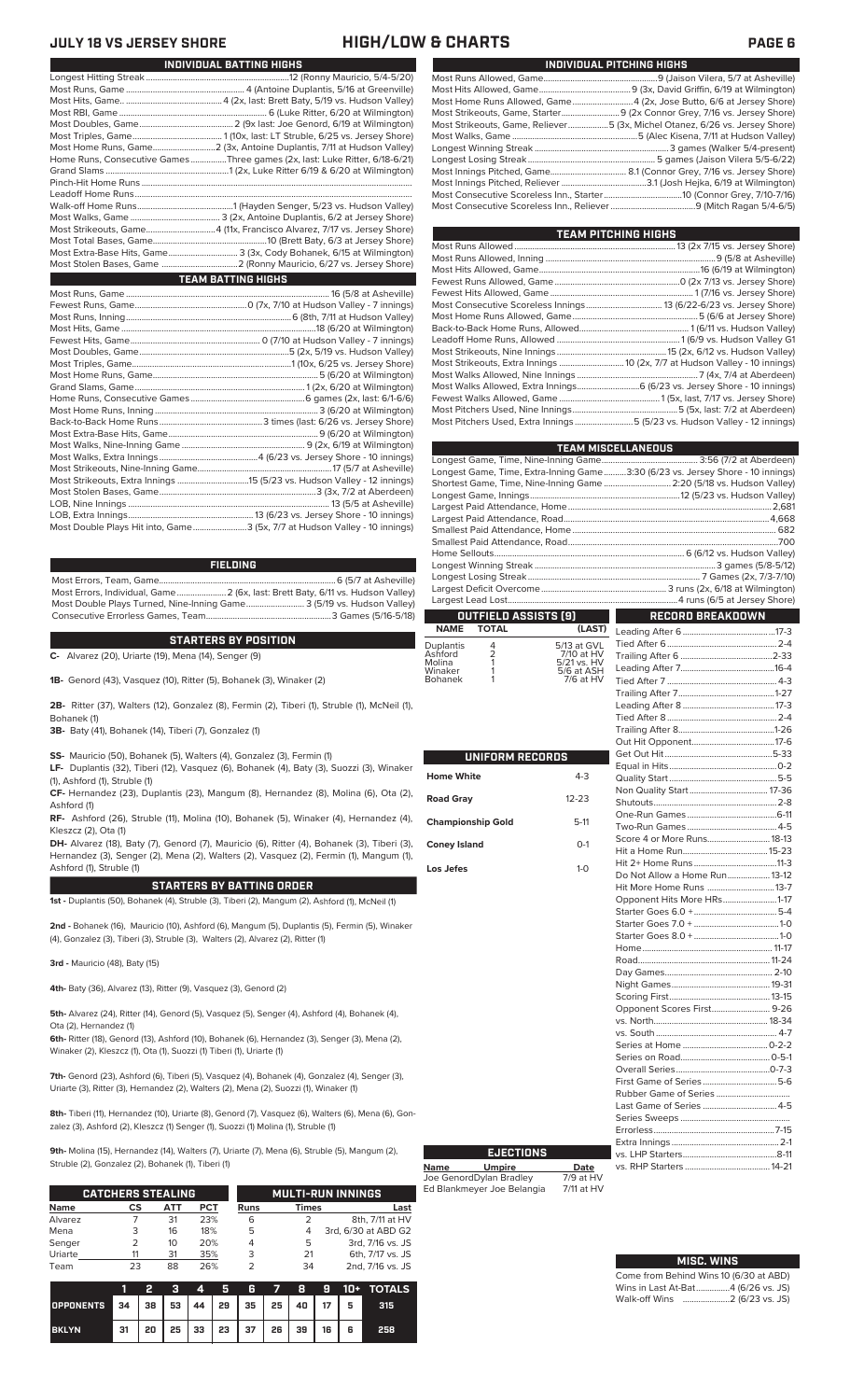## **JULY 18 VS JERSEY SHORE GAME BY GAME RESULTS**

|--|--|

|             | <b>GAME-BY-GAME RESULTS</b> |                      |                |           |               |                  |         |                                                                         |                                    |                         |             |                   |
|-------------|-----------------------------|----------------------|----------------|-----------|---------------|------------------|---------|-------------------------------------------------------------------------|------------------------------------|-------------------------|-------------|-------------------|
| <b>DATE</b> | GM#                         | <b>OPPONENT</b>      | W-L/TIME SCORE |           | <b>RECORD</b> | POSITION         | GA/GB   | <b>WINNING PITCHER</b>                                                  | <b>LOSING PITCHER</b>              | <b>SAVE</b>             | <b>TIME</b> | <b>ATTENDANCE</b> |
| 5/4         | $\mathbf{1}$                | at Asheville         | W              | $8 - 2$   | $1 - 0$       | T <sub>1st</sub> | $+1$    | Josh Walker (1-0)                                                       | Blair Henley (0-1)                 |                         | 3:16        | 1,200             |
| 5/5         | 2                           | at Asheville         | L              | $6-1$     | $1 - 1$       | T <sub>2nd</sub> | $-1$    | Chandler Casey (1-0)                                                    | Jose Butto (1-0)                   |                         | 3:26        | 1,200             |
| 5/6         | 3                           | at Asheville         | L              | $11 - 4$  | $1 - 2$       | T3rd             | $-2$    | Matt Ruppenthal (1-0)                                                   | Oscar Rojas (0-1)                  |                         | 3:10        | 1,200             |
| 5/7         | 4                           | at Asheville         | L              | $13 - 7$  | $1 - 3$       | T3rd             | -3      | R.J. Freure (1-0)                                                       | Jaison Vilera (0-1)                |                         | 3:44        | 1,200             |
| 5/8         | 5                           | at Asheville         | W              | $16-12$   | $2 - 3$       | T3rd             | -3      | Alec Kisena (1-0)                                                       | Juan Pablo Lopez (1-0)             |                         | 3:52        | 1,200             |
| 5/9         |                             | at Asheville         |                |           |               |                  |         | Cancelled due to non-COVID-related illness                              |                                    |                         |             |                   |
| 5/10        |                             | OFF DAY              |                |           |               |                  |         |                                                                         |                                    |                         |             |                   |
| 5/11        | 6                           | at Greenville        | W              | $6-1$     | $3-3$         | 2 <sub>nd</sub>  | $-2.5$  | Josh Walker (2-0)                                                       | Jay Groome (0-2)                   |                         | 3:00        | 1,995             |
| 5/12        | 7                           | at Greenville        | W              | $3 - 2$   | $4 - 3$       | 2 <sub>nd</sub>  | $-1.5$  | Brian Metoyer (1-0)                                                     | Yusniel Padron-Artilles (0-2)      | Mitch Ragan (1)         | 3:14        | 1,819             |
| 5/13        | 8                           | at Greenville        | L              | $8 - 2$   | $4 - 4$       | 2 <sub>nd</sub>  | $-2.5$  | Chris Murphy (1-1)                                                      | Oscar Rojas (0-2)                  |                         | 3:21        | 2,485             |
| 5/14        | 9                           | at Greenville        | L              | $5-1$     | $4 - 5$       | 4th              | $-2.5$  | Brayan Bello (2-0)                                                      | Alec Kisena (1-1)                  |                         | 2:54        | 2,732             |
| 5/15        | 10                          | at Greenville        | L              | $8 - 4$   | $4-6$         | 4th              | $-3.5$  | Yorvin Pantoja (1-0)                                                    | Brian Metoyer (1-1)                |                         | 2:52        | 2,883             |
| 5/16        | 11                          | at Greenville        | L              | $10-9$    | $4 - 7$       | 4th              | $-3.5$  | Jake Wallace (1-0)                                                      | Eric Orze (0-1)                    |                         | 3:09        | 2,818             |
| 5/17        |                             | OFF DAY              |                |           |               |                  |         |                                                                         |                                    |                         |             |                   |
| 5/18        | 12                          | <b>Hudson Valley</b> | L              | $4-3$     | $4 - 8$       | 5th              | $-4.5$  | Zach Greene (1-1)                                                       | Andrew Edwards (0-1)               |                         | 2:29        | 1,315             |
| 5/19        | 13                          | <b>Hudson Valley</b> | W              | $14-0$    | $5-8$         | 5th              | $-3.5$  | Allan Winans (1-0)                                                      | Jhony Brito (0-1)                  |                         | 3:01        | 810               |
| 5/20        | 14                          | <b>Hudson Valley</b> | г              | $6-1$     | $5-9$         | 5th              | $-3.5$  | Luis Medina (2-0)                                                       | Jaison Vilera (0-2)                |                         | 2:42        | 682               |
| 5/21        | 15                          | <b>Hudson Valley</b> | W              | 4-1       | $6-9$         | 5th              | $-3.5$  | Josh Walker (3-0)                                                       | Josh Maciejewski (2-1)             | Eric Orze (1)           | 2:33        | 998               |
| 5/22        | 16                          | <b>Hudson Valley</b> | г              | $5-3$     | $6-10$        | 5th              | $-4.5$  | Ken Waldichuk (1-0)                                                     |                                    |                         | 3:14        | 1,624             |
| 5/23        | 17                          | <b>Hudson Valley</b> | W              | $6-5(12)$ | $7-10$        | 5th              | $-3.5$  | Josh Hejka (1-0)                                                        | Cam Opp (0-1)<br>Zach Greene (1-2) |                         | 3:24        | 1,261             |
| 5/24        |                             | OFF DAY              |                |           |               |                  |         |                                                                         |                                    |                         |             |                   |
| 5/25        |                             |                      | г              |           | $7 - 11$      | 5th              |         | Drew Rom (2-0)                                                          |                                    |                         |             | 861               |
|             | 18<br>19                    | Aberdeen             |                | $8-1$     |               |                  | $-4.5$  |                                                                         | Oscar Rojas (0-3)                  |                         | 2:52        |                   |
| 5/26        |                             | Aberdeen             |                |           |               |                  |         | 5/26 game postponed due to rain, makeup scheduled for doubleheader 5/27 |                                    |                         |             |                   |
| 5/27        | 19                          | Aberdeen             | г              | $6-2(7)$  | $7-12$        | 5th              | $-5.5$  | Grayson Rodriguez (3-0)                                                 | Jaison Vilera (0-3)                |                         | 2:14        |                   |
|             | 20                          | Aberdeen             | г              | $10-1(7)$ | $7-13$        | 5th              | $-6.5$  | Morgan McSweeney (2-0)                                                  | Cam Opp (0-2)                      |                         | 2:37        | 926               |
| 5/28        | 21                          | Aberdeen             |                |           |               |                  |         | 5/28 game postponed due to rain, makeup scheduled for doubleheader 8/25 |                                    |                         |             |                   |
| 5/29        | 21                          | Aberdeen             | г              | $4 - 1$   | $7-14$        | 5th              | $-7.5$  | <b>Garrett Stallings (3-1)</b>                                          | Alec Kisena (1-2)                  | Connor Gillispie (1)    | 2:52        | 1,509             |
| 5/30        | 22                          | Aberdeen             |                |           |               |                  |         | 5/30 game posted to a later date to be determined                       |                                    |                         |             |                   |
| 5/31        |                             | OFF DAY              |                |           |               |                  |         |                                                                         |                                    |                         |             |                   |
|             |                             |                      |                |           |               |                  |         | MAY [7-14]                                                              |                                    |                         |             |                   |
| 6/1         | 22                          | at Jersey Shore      | W              | $11 - 5$  | $8-14$        | T4th             | $-7.5$  | Jose Butto (1-1)                                                        | Josh Hendrickson (0-1)             |                         | 3:03        | 2,077             |
| 6/2         | 23                          | at Jersey Shore      | L              | $4-1$     | $8 - 15$      | 5th              | $-8.5$  | Carlo Reyes (1-0)                                                       | Justin Lasko (0-1)                 | Blake Brown (1)         | 2:44        | 1,591             |
| 6/3         | 24                          | at Jersey Shore      | W              | $6 - 4$   | $9 - 15$      | 4th              | $-8.5$  | Bryce Montes de Oca (1-0)                                               | Jack Perkins (0-1)                 | Brian Metoyer (1)       | 3:15        | 1,473             |
| 6/4         | 25                          | at Jersey Shore      | L              | $5-4(7)$  | $9 - 16$      | 5th              | $-9.0$  | Aneurys Zabala (2-2)                                                    | Allan Winans (1-1)                 |                         | 2:12        | 2,399             |
| 6/5         | 26                          | at Jersey Shore      | L              | $5 - 4$   | $9-17$        | 5th              | $-9.0$  | Mike Adams (1-1)                                                        | Mitch Ragan (0-1)                  |                         | 2:36        | 2,122             |
| 6/6         | 27                          | at Jersey Shore      | L              | $11-6$    | $9-18$        | 5th              | $-9.5$  | Nick Lackney (1-0)                                                      | Jose Butto (1-2)                   |                         | 3:31        | 2,041             |
| 6/7         |                             | OFF DAY              |                |           |               |                  |         |                                                                         |                                    |                         |             |                   |
| 6/9         | 28                          | <b>Hudson Valley</b> | L              | $3-2(7)$  | $9-19$        | 5th              | $-10.5$ | Tanner Myatt (1-0)                                                      | Justin Lasko (0-2)                 | Justin Wilson (1)       | 2:22        |                   |
|             | 29                          | <b>Hudson Valley</b> | W              | $5-3(7)$  | 10-19         | 5th              | $-9.5$  | Eric Orze (1-1)                                                         | Luis Medina (2-1)                  | Bryce Montes de Oca (1) | 2:02        | 1,211             |
| 6/10        | 30                          | <b>Hudson Valley</b> | L              | $1 - 0$   | 10-20         | 5th              | $-9.5$  | <b>Barrett Loseke (2-1)</b>                                             | Cam Opp (0-3)                      | Zach Greene (1)         | 2:37        | 1,396             |
| 6/11        | 31                          | <b>Hudson Valley</b> | L              | $8-0$     | $10 - 21$     | 5th              | $-9.5$  | Ken Waldichuk (2-0)                                                     | Jaison Vilera (0-4)                |                         | 3:06        | 1,597             |
| 6/12        | 32                          | <b>Hudson Valley</b> | г              | $5-4$     | 10-22         | 5th              | $-9.5$  | Nelson Alvarez (2-0)                                                    | Bryce Montes de Oca (1-1)          | Justin Wilson (2)       | 3:22        | 2,194             |
| 6/13        | 33                          | <b>Hudson Valley</b> | L              | $5-0$     | $10 - 23$     | 5th              | $-9.5$  | Hayden Wesneski (1-1)                                                   | Allan Winans (1-2)                 |                         | 2:50        | 1,749             |
| 6/14        |                             | OFF DAY              |                |           |               |                  |         |                                                                         |                                    |                         |             |                   |
| 6/15        | 34                          | at Wilmington        | W              | $3-1$     | $11 - 23$     | 5th              | $-8.5$  | Brian Metoyer (2-1)                                                     | Zach Brzykcy (2-1)                 | Andrew Edwards (1)      | 2:21        | 1,188             |
| 6/16        | 35                          | at Wilmington        | L              | $5 - 2$   | $11 - 24$     | 5th              | $-9.5$  | Amos Willingham (1-0)                                                   | Eric Orze (1-2)                    | Reid Schaller (3)       | 2:51        | 700               |
| 6/17        | 36                          | at Wilmington        | L              | $8 - 4$   | $11 - 25$     | 5th              | $-10.5$ | Joan Adon (3-1)                                                         | Alec Kisena (1-3)                  |                         | 2:54        | 1,009             |
| 6/18        | 37                          | at Wilmington        | W              | $7 - 5$   | $12 - 25$     | 5th              | $-10$   | Mitch Ragan (1-1)                                                       | Reid Schaller (1-1)                |                         | 2:52        | 2,565             |
| 6/19        | 38                          | at Wilmington        | L              | $9 - 8$   | 12-26         | 5th              | $-11$   | Christian Vann (2-0)                                                    | Andrew Edwards (0-2)               |                         | 3:26        | 1,899             |
| 6/20        | 39                          | at Wilmington        | W              | $13-1$    | 13-26         | 5th              | $-11$   | Justin Lasko (1-2)                                                      | Alfonso Hernanndez (0-1)           |                         | 2:44        | 2,722             |
| 6/21        |                             | OFF DAY              |                |           |               |                  |         |                                                                         |                                    |                         |             |                   |
| 6/22        | 40                          | <b>Jersey Shore</b>  | L              | $7 - 5$   | 13-27         | 5th              | $-12$   | <b>Manuel Silva (1-0)</b>                                               | Jaison Vilera (0-5)                | Aneurys Zabala (3)      | 3:01        | 2,307             |
| 6/23        | 41                          | <b>Jersey Shore</b>  | W              | $3-2(10)$ | 14-27         | 5th              | $-12$   | Mitch Ragan (2-1)                                                       | Andrew Brown (2-2)                 |                         | 3:30        | 1,595             |
| 6/24        | 42                          | <b>Jersey Shore</b>  | L              | $3-0$     | 14-28         | 5th              | -13     | Kevin Gowdy (2-3)                                                       | Jose Butto (1-3)                   | Blake Brown (2)         | 2:52        | 1,906             |
| 6/25        | 43                          | <b>Jersey Shore</b>  | W              | $7-2$     | 15-28         | 5th              | -13     | Cam Opp (1-3)                                                           | Jonathan Hughes (2-3)              |                         | 2:44        | 2,194             |
| 6/26        | 44                          | <b>Jersey Shore</b>  | W              | $8-5$     | 16-28         | 5th              | $-13$   | <b>Michel Otanez (1-0)</b>                                              | Mark Potter (0-2)                  |                         | 3:13        | 2,363             |
| 6/27        | 45                          | <b>Jersey Shore</b>  | г              | $3-0$     | 16-29         | 5th              | $-13$   | Dominic Pipkin (2-0)                                                    | Justin Lasko (1-3)                 | Blake Brown (3)         | 2:43        | 2,253             |
| 6/28        |                             | OFF DAY              |                |           |               |                  |         |                                                                         |                                    |                         |             |                   |
| 6/29        | 46                          | at Aberdeen          | L              | $7 - 3$   | 16-30         | 5th              | $-14$   | Garrett Stallings (4-3)                                                 | Alec Kisena (1-4)                  | Garrett Farmer (4)      | 2:40        | 1,347             |
| 6/30        | 47                          | at Aberdeen          | L              | $2-1(7)$  | 16-31         | 5th              | $-14.5$ | Clayton McGinness (1-1)                                                 | Jose Butto (1-4)                   | Logan Gillaspie (1)     | 1:53        |                   |
|             | 48                          | at Aberdeen          | W              | $7-6(7)$  | $17 - 31$     | 5th              | $-14.5$ | Jaison Vilera (1-5)                                                     | Kade Strowd (0-2)                  | Mitch Ragan (2)         | 2:31        | 2,405             |
|             |                             |                      |                |           |               |                  |         | <b>JUNE [10-17]</b>                                                     |                                    |                         |             |                   |
| 7/1         | 49                          | at Aberdeen          | L              | $2-0(6)$  | 17-32         | 5th              | $-15$   | Drew Rom (5-0)                                                          | Cam (1-4)                          |                         | 1:50        | 1,077             |
| 7/2         | 50                          | at Aberdeen          | W              | $6 - 5$   | 18-32         | 5th              | $-14$   | Colby Morris (1-0)                                                      | Connor Gillispie (4-4)             | Bryce Montes de Oca (2) | 3:56        | 2,004             |
| 7/3         | 51                          | at Aberdeen          | L              | $4 - 3$   | 18-33         | 5th              | $-14.5$ | Xavier Moore (1-0)                                                      | Mitch Ragan (2-2)                  |                         | 3:00        | 4,668             |
| 7/4         | 52                          | at Aberdeen          | L              | $7 - 2$   | 18-34         | 5th              | $-15.5$ | Garrett Stallings (5-3)                                                 | Alec Kisena (1-5)                  |                         | 2:31        | 3,001             |
| 7/5         |                             | OFF DAY              |                |           |               |                  |         |                                                                         |                                    |                         |             |                   |
| 7/6         | 53                          | at Hudson Valley     | L              | $9 - 7$   | 18-35         | 5th              | $-16.5$ | Charlie Ruegger (4-4)                                                   | Bryce Montes de Oca (1-2)          | Derek Craft (2)         | 3:15        | 1,687             |
| 7/7         | 54                          | at Hudson Valley     | L              | $3-2(10)$ | 18-36         | 5th              | $-17.5$ | Barrett Loseke (3-1)                                                    | Josh Hejka (1-1)                   |                         | 2:55        | 2,688             |
| 7/8         | 55                          | at Hudson Valley     | 7:05 p.m.      |           |               |                  |         | Game postponed due to rain, doubleheader scheduled for 7/10             |                                    |                         |             |                   |
| 7/9         | 55                          | at Hudson Valley     | L              | $6 - 4$   | 18-37         | 5th              | $-18.5$ | Jhony Brito (3-3)                                                       | Cam Opp (1-5)                      |                         | 3:06        | 3,896             |
| 7/10        | 56                          | at Hudson Valley     | L              | $7-1(7)$  | 18-38         | 5th              | $-19.5$ | Mitch Spence (3-1)                                                      | Connor Grey (0-1)                  |                         | 2:22        |                   |
|             | 57                          | at Hudson Valley     | L              | $5-0(7)$  | 18-39         | 5th              | $-20.5$ | Nick Ernst (4-0)                                                        | Justin Lasko (1-4)                 |                         | 2:03        | 3,111             |
| 7/11        | 58                          | at Hudson Valley     | W              | $10-3$    | 19-39         | 5th              | $-19.5$ | Josh Hejka (2-1)                                                        | Shawn Semple (3-1)                 |                         | 3:20        | 2,892             |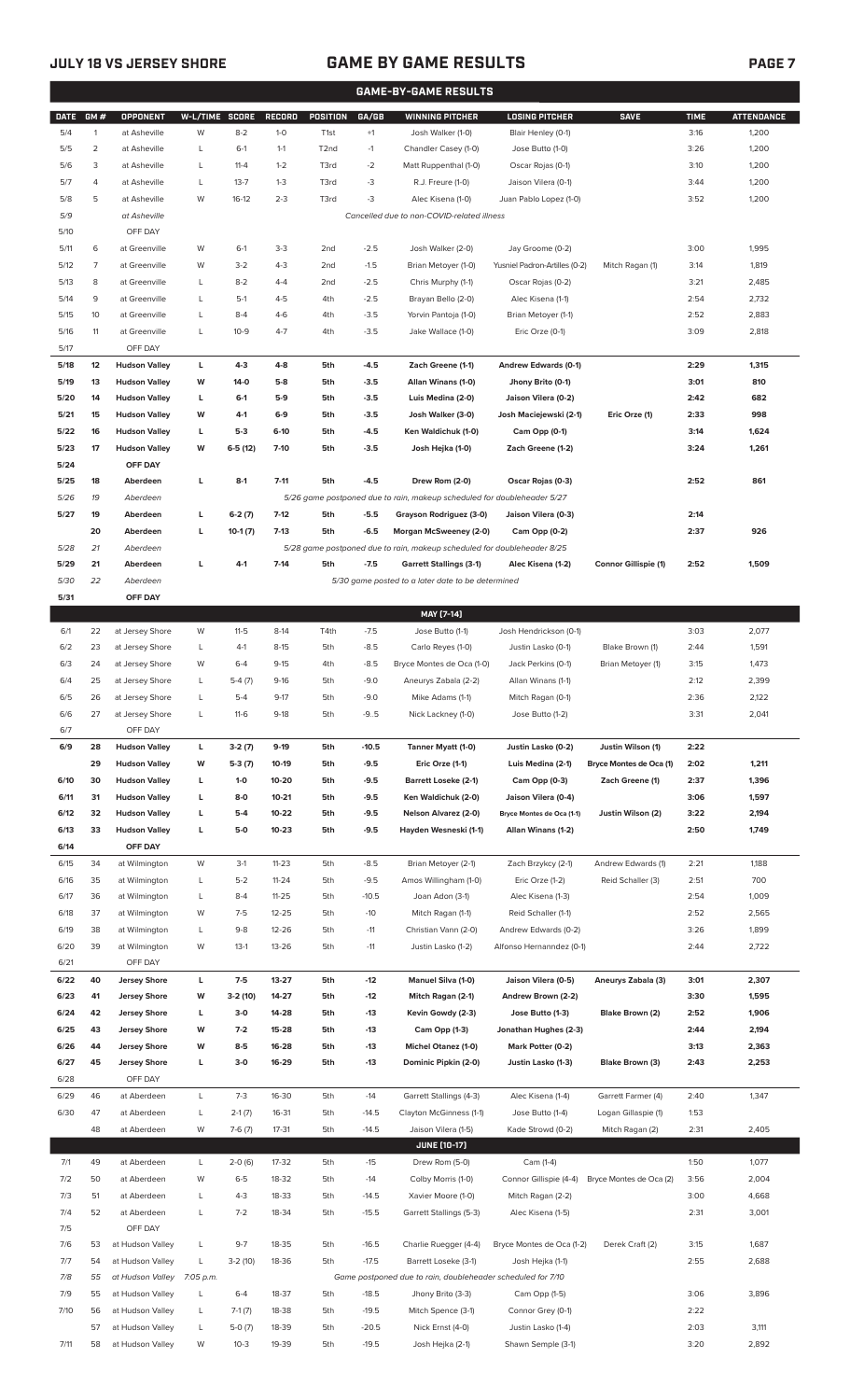# **JULY 18 VS JERSEY SHORE GAME-BY-GAME PAGE 8**

| ٩ |
|---|
|---|

| DATE GM#<br>7/12 |            | OPPONENT<br>OFF DAY                        | W-L/TIME SCORE         |          | RECORD | POSITION | GA/GB   | <b>WINNING PITCHER</b> | <b>LOSING PITCHER</b> | <b>SAVE</b>        | <b>TIME</b> | <b>ATTENDANCE</b> |
|------------------|------------|--------------------------------------------|------------------------|----------|--------|----------|---------|------------------------|-----------------------|--------------------|-------------|-------------------|
|                  | 59         |                                            |                        | $1-0$    | 20-39  | 5th      | $-19.5$ | Michel Otanez (2-0)    | Blake Brown (0-1)     |                    | 2:34        | 2,681             |
| 7/13<br>7/14     | 60         | <b>Jersey Shore</b><br><b>Jersey Shore</b> | W                      | $3-2$    | 20-40  | 5th      | $-19.5$ |                        | Andrew Edwards (0-3)  |                    | 3:13        | 1,898             |
|                  |            |                                            | L                      | $13 - 3$ |        |          | $-19$   | Carlo Reyes (2-1)      |                       |                    |             | 1,595             |
| 7/15             | 61         | <b>Jersey Shore</b>                        | г<br>W                 | $6-1$    | 20-41  | 5th      | $-19$   | Dominic Popkin (4-1)   | <b>Cam Opp (1-6)</b>  | Aiden Anderson (2) | 3:24        | 1,949             |
| 7/16             | 62         | <b>Jersey Shore</b><br><b>Jersey Shore</b> | W                      | $6-1$    | 21-41  | 5th      | $-19$   | Connor Grey (1-1)      | Tom Sutera (0-1)      |                    | 2:50        |                   |
| 7/17             | 63         |                                            |                        |          | 22-41  | 5th      |         | Justin Lasko (2-4)     | Kevin Gowdy (3-5)     |                    | 2:56        | 2,422             |
| 7/18             | 64         | <b>Jersey Shore</b>                        | 4:00 p.m.              |          |        |          |         |                        |                       |                    |             |                   |
| 7/19             |            | OFF DAY                                    |                        |          |        |          |         |                        |                       |                    |             |                   |
| 7/20             | 65         | Wilmington                                 | 7:00 p.m.              |          |        |          |         |                        |                       |                    |             |                   |
| 7/21             | 66         | Wilmington                                 | 7:00 p.m.              |          |        |          |         |                        |                       |                    |             |                   |
| 7/22             | 67         | Wilmington                                 | 7:00 p.m.              |          |        |          |         |                        |                       |                    |             |                   |
| 7/23             | 68         | Wilmington                                 | 7:00 p.m.              |          |        |          |         |                        |                       |                    |             |                   |
| 7/24             | 69         | Wilmington                                 | 6:00 p.m.              |          |        |          |         |                        |                       |                    |             |                   |
| 7/25             | 70         | Wilmington                                 | 4:00 p.m.              |          |        |          |         |                        |                       |                    |             |                   |
| 7/26             |            | OFF DAY                                    |                        |          |        |          |         |                        |                       |                    |             |                   |
| 7/27             | 71         | at Jersey Shore                            | 7:05 p.m.              |          |        |          |         |                        |                       |                    |             |                   |
| 7/28             | 72         | at Jersey Shore                            | 7:05 p.m.              |          |        |          |         |                        |                       |                    |             |                   |
| 7/29             | 73         | at Jersey Shore                            | 7:05 p.m.              |          |        |          |         |                        |                       |                    |             |                   |
| 7/30             | 74         | at Jersey Shore                            | 7:05 p.m.              |          |        |          |         |                        |                       |                    |             |                   |
| 7/31             | 75         | at Jersey Shore                            | 7:05 p.m.              |          |        |          |         |                        |                       |                    |             |                   |
|                  |            |                                            |                        |          |        |          |         | <b>JULY (5-9)</b>      |                       |                    |             |                   |
| 8/1              | 76         | at Jersey Shore                            | 1:05 p.m.              |          |        |          |         |                        |                       |                    |             |                   |
| 8/2              |            | OFF DAY                                    |                        |          |        |          |         |                        |                       |                    |             |                   |
| 8/3              | 77         | <b>Hudson Valley</b>                       | 7:00 p.m.              |          |        |          |         |                        |                       |                    |             |                   |
| 8/4              | 78         | <b>Hudson Valley</b>                       | 7:00 p.m.              |          |        |          |         |                        |                       |                    |             |                   |
| 8/5              | 79         | <b>Hudson Valley</b>                       | 7:00 p.m.              |          |        |          |         |                        |                       |                    |             |                   |
| 8/6              | 80         | <b>Hudson Valley</b>                       | 7:00 p.m.              |          |        |          |         |                        |                       |                    |             |                   |
| 8/7              | 81         | <b>Hudson Valley</b>                       | 6:00 p.m.              |          |        |          |         |                        |                       |                    |             |                   |
| 8/8<br>8/9       | 82         | <b>Hudson Valley</b><br>OFF DAY            | 4:00 p.m.              |          |        |          |         |                        |                       |                    |             |                   |
|                  | 83         |                                            |                        |          |        |          |         |                        |                       |                    |             |                   |
| 8/10<br>8/11     | 84         | at Wilmington<br>at Wilmington             | 7:05 p.m.<br>7:05 p.m. |          |        |          |         |                        |                       |                    |             |                   |
| 8/12             | 85         | at Wilmington                              | 7:05 p.m.              |          |        |          |         |                        |                       |                    |             |                   |
| 8/13             | 86         | at Wilmington                              | 7:05 p.m.              |          |        |          |         |                        |                       |                    |             |                   |
| 8/14             | 87         | at Wilmington                              | 6:05 p.m.              |          |        |          |         |                        |                       |                    |             |                   |
| 8/15             | 88         | at Wilmington                              | 1:05 p.m.              |          |        |          |         |                        |                       |                    |             |                   |
| 8/16             |            | OFF DAY                                    |                        |          |        |          |         |                        |                       |                    |             |                   |
| 8/17             | 89         | at Hudson Valley 7:05 p.m.                 |                        |          |        |          |         |                        |                       |                    |             |                   |
| 8/18             | 90         | at Hudson Valley                           | 7:05 p.m.              |          |        |          |         |                        |                       |                    |             |                   |
| 8/19             | 91         | at Hudson Valley                           | 7:05 p.m.              |          |        |          |         |                        |                       |                    |             |                   |
| 8/20             | 92         | at Hudson Valley                           | 7:05 p.m.              |          |        |          |         |                        |                       |                    |             |                   |
| 8/21             | 93         | at Hudson Valley                           | 6:05 p.m.              |          |        |          |         |                        |                       |                    |             |                   |
| 8/22             | 94         | at Hudson Valley                           | 4:35 p.m.              |          |        |          |         |                        |                       |                    |             |                   |
| 8/23             |            | OFF DAY                                    |                        |          |        |          |         |                        |                       |                    |             |                   |
| 8/24             | 95         | Aberdeen                                   | 7:00 p.m.              |          |        |          |         |                        |                       |                    |             |                   |
| 8/25             | 96         | Aberdeen                                   | 5:00 p.m.              |          |        |          |         |                        |                       |                    |             |                   |
|                  | 97         | Aberdeen                                   | DH                     |          |        |          |         |                        |                       |                    |             |                   |
| 8/26             | 98         | Aberdeen                                   | 7:00 p.m.              |          |        |          |         |                        |                       |                    |             |                   |
| 8/27             | 99         | Aberdeen                                   | 7:00 p.m.              |          |        |          |         |                        |                       |                    |             |                   |
| 8/28             | 100        | Aberdeen                                   | 6:00 p.m.              |          |        |          |         |                        |                       |                    |             |                   |
| 8/29             | 101        | Aberdeen                                   | 4:00 p.m.              |          |        |          |         |                        |                       |                    |             |                   |
| 8/30             |            | OFF DAY                                    |                        |          |        |          |         |                        |                       |                    |             |                   |
| 8/31             | 102        | Wilmington                                 | 6:30 p.m.              |          |        |          |         |                        |                       |                    |             |                   |
|                  |            |                                            |                        |          |        |          |         | AUGUST (0-0)           |                       |                    |             |                   |
| 9/1              | 103        | Wilmington                                 | 7:00 p.m.              |          |        |          |         |                        |                       |                    |             |                   |
| 9/2              | 104        | Wilmington                                 | 7:00 p.m.              |          |        |          |         |                        |                       |                    |             |                   |
| 9/3              | 105        | Wilmington                                 | 7:00 p.m.              |          |        |          |         |                        |                       |                    |             |                   |
| 9/4              | 106        | Wilmington                                 | 6:00 p.m.              |          |        |          |         |                        |                       |                    |             |                   |
| 9/5              | 107        | Wilmington                                 | 4:00 p.m.              |          |        |          |         |                        |                       |                    |             |                   |
| 9/6              |            | OFF DAY                                    |                        |          |        |          |         |                        |                       |                    |             |                   |
| 9/7              | 108        | at Hudson Valley                           | 7:05 p.m.              |          |        |          |         |                        |                       |                    |             |                   |
| 9/8              | 109        | at Hudson Valley                           | 7:05 p.m.              |          |        |          |         |                        |                       |                    |             |                   |
| 9/9<br>9/10      | 110<br>111 | at Hudson Valley<br>at Hudson Valley       | 7:05 p.m.<br>7:05 p.m. |          |        |          |         |                        |                       |                    |             |                   |
| 9/11             | 112        | at Hudson Valley                           | 6:05 p.m.              |          |        |          |         |                        |                       |                    |             |                   |
| 9/12             | 113        | at Hudson Valley                           | 4:35 p.m.              |          |        |          |         |                        |                       |                    |             |                   |
| 9/13             |            | OFF DAY                                    |                        |          |        |          |         |                        |                       |                    |             |                   |
| 9/14             | 114        | <b>Jersey Shore</b>                        | 7:00 p.m.              |          |        |          |         |                        |                       |                    |             |                   |
| 9/15             | 115        | <b>Jersey Shore</b>                        | 7:00 p.m.              |          |        |          |         |                        |                       |                    |             |                   |
| 9/16             | 116        | <b>Jersey Shore</b>                        | 7:00 p.m.              |          |        |          |         |                        |                       |                    |             |                   |
| 9/17             | 117        | <b>Jersey Shore</b>                        | 7:00 p.m.              |          |        |          |         |                        |                       |                    |             |                   |
| 9/18             | 118        | <b>Jersey Shore</b>                        | 4:00 p.m.              |          |        |          |         |                        |                       |                    |             |                   |
| 9/19             | 119        | <b>Jersey Shore</b>                        | 1:00 p.m.              |          |        |          |         |                        |                       |                    |             |                   |
|                  |            |                                            |                        |          |        |          |         | SEPTEMBER (0-0)        |                       |                    |             |                   |